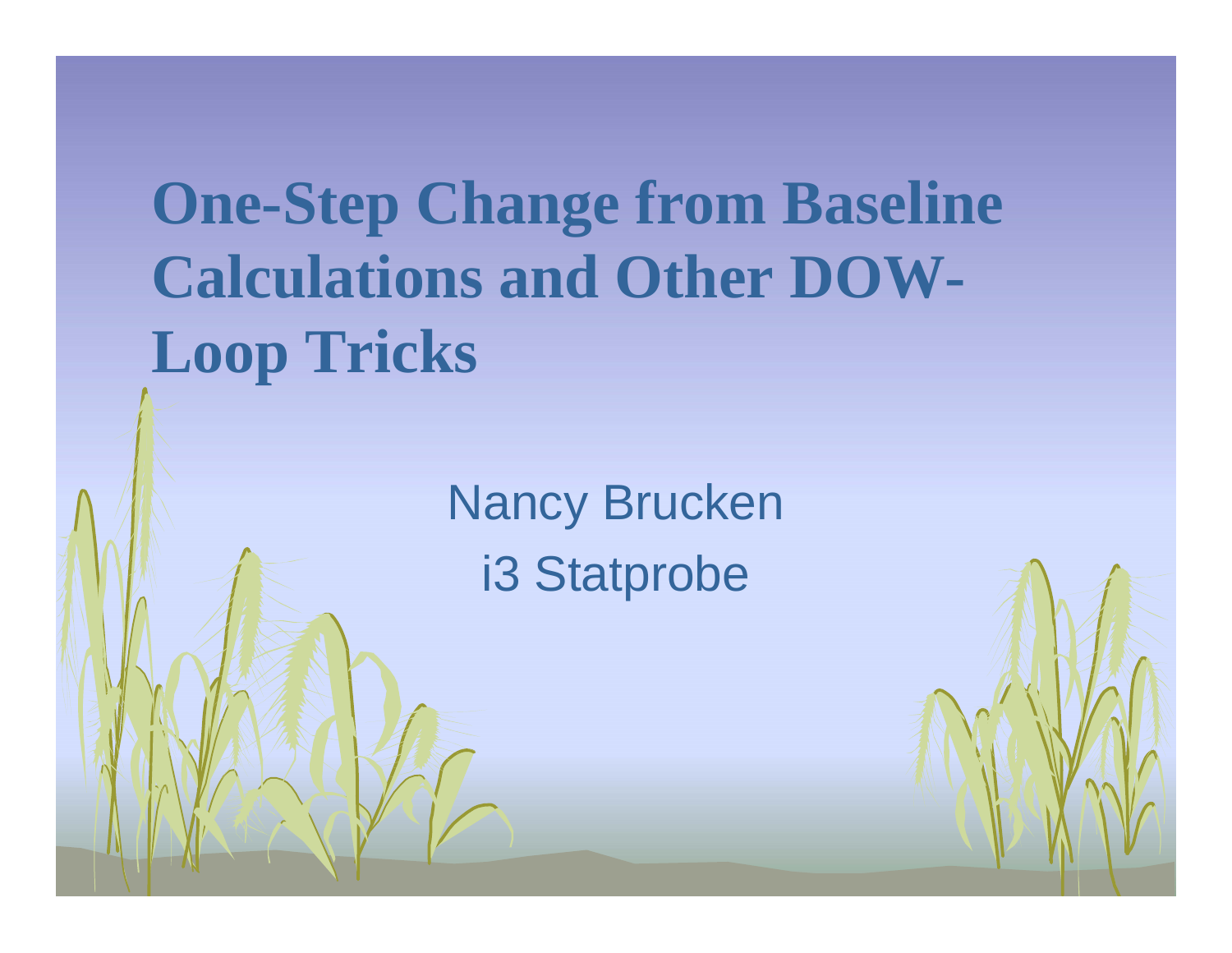*Input Dataset Input Dataset*

| <b>USUBJID</b>          | <b>VISITC</b> | <b>VISITN</b>  | <b>HR</b> |
|-------------------------|---------------|----------------|-----------|
| 1                       | Screening     | 1              | 91        |
| 1                       | Day 1         | $\mathbf{2}$   |           |
| $\mathbf 1$             | Week 1        | $\overline{3}$ | 68        |
| $\mathbf 1$             | Week 2        | $\overline{4}$ | 73        |
| $\mathbf{1}$            | Week 4        | 5              | 96        |
|                         |               |                |           |
| $\overline{2}$          | Screening     | 1              |           |
| $\overline{2}$          | Day 1         | $\overline{2}$ | 73        |
| $\overline{2}$          | Week 1        | $\overline{3}$ | 73        |
| $\overline{2}$          | Week 2        | 4              | 52        |
| $\overline{\mathbf{2}}$ | Week 4        | 5              | 59        |
|                         |               |                |           |

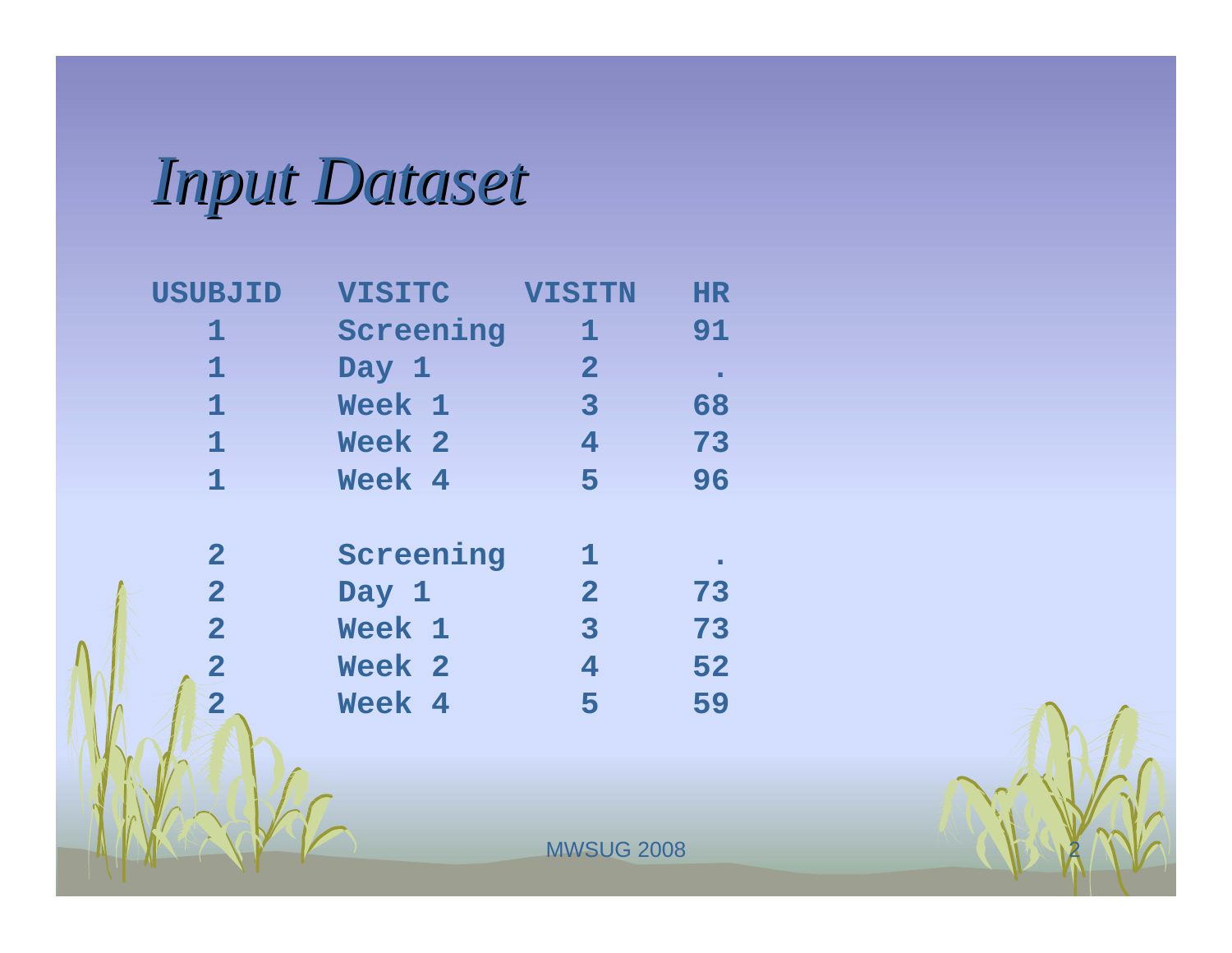#### *The Task The Task*

Compute change from baseline for each post-baseline record, where baseline = the last record on or before Day 1.

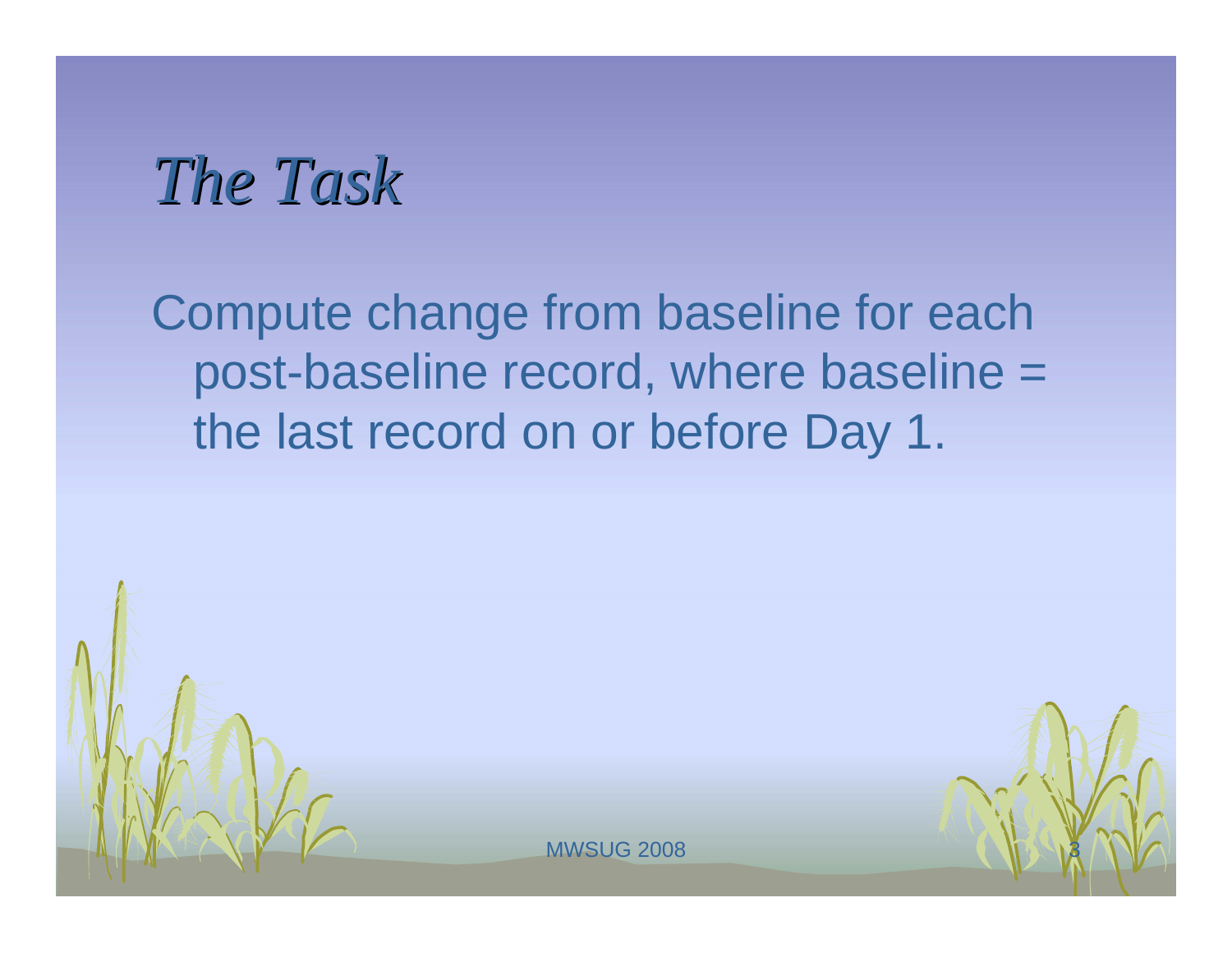# *Output Dataset Output Dataset*

N 1

| USUBJID VISITC VISITN HR |        |                            |    |    | <b>BL CHGBL</b> |  |
|--------------------------|--------|----------------------------|----|----|-----------------|--|
| $\mathbf 1$              | Week 1 | $\overline{\mathbf{3}}$    | 68 | 91 | $-23$           |  |
| $\mathbf{1}$             | Week 2 | $\overline{4}$             | 73 | 91 | $-18$           |  |
| $\mathbf{1}$             | Week 4 | $-5$                       | 96 | 91 | -5              |  |
|                          |        |                            |    |    |                 |  |
| $\overline{\mathbf{2}}$  | Week 1 | $\overline{\phantom{a}}$ 3 | 73 | 73 | $\overline{0}$  |  |
| $\overline{2}$           | Week 2 | $\overline{4}$             | 52 | 73 | $-21$           |  |
|                          | Week 4 | 5                          | 59 | 73 | $-14$           |  |
|                          |        |                            |    |    |                 |  |
|                          |        | <b>MWSUG 2008</b>          |    |    |                 |  |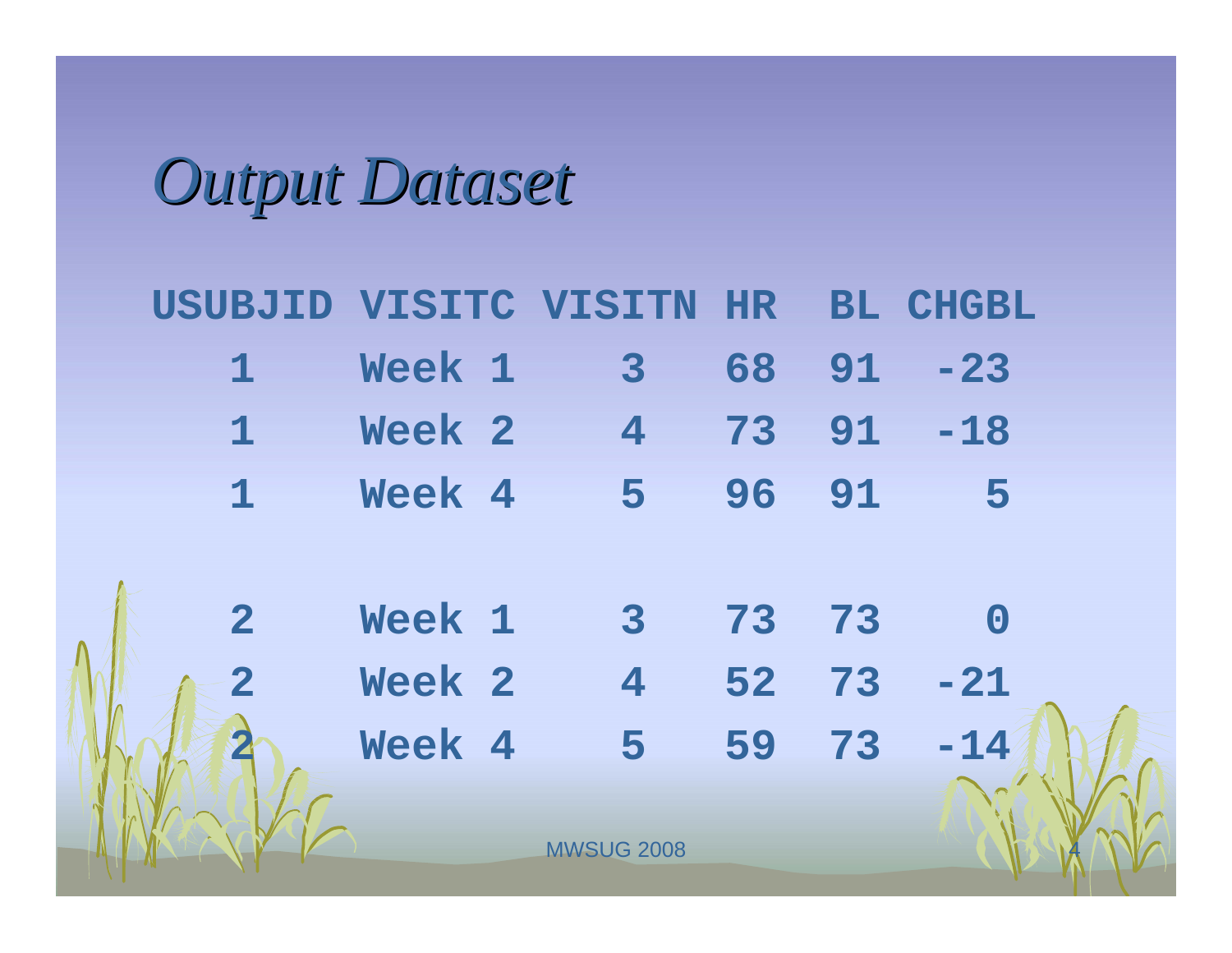# *Common Approach Common Approach*

- Separate baseline and post-baseline values
- Sort baseline dataset, and take the last value for each subject
- Merge baseline and post-baseline datasets, and compute change from baseline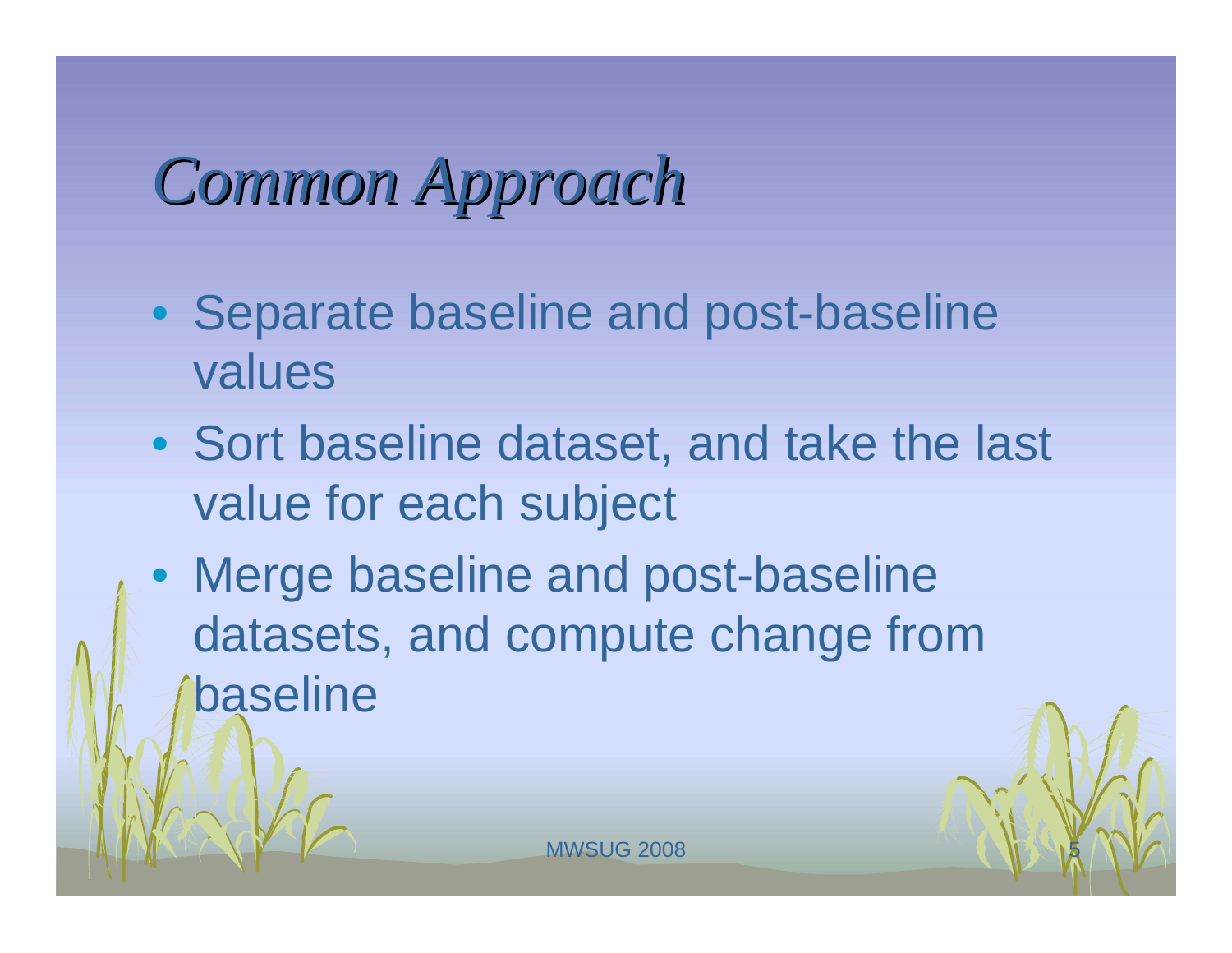#### *Alternate Solution Alternate Solution*

#### • DOW-Loop

• Also known as Whitlock DO-Loop or Dorfman-Whitlock DO-Loop



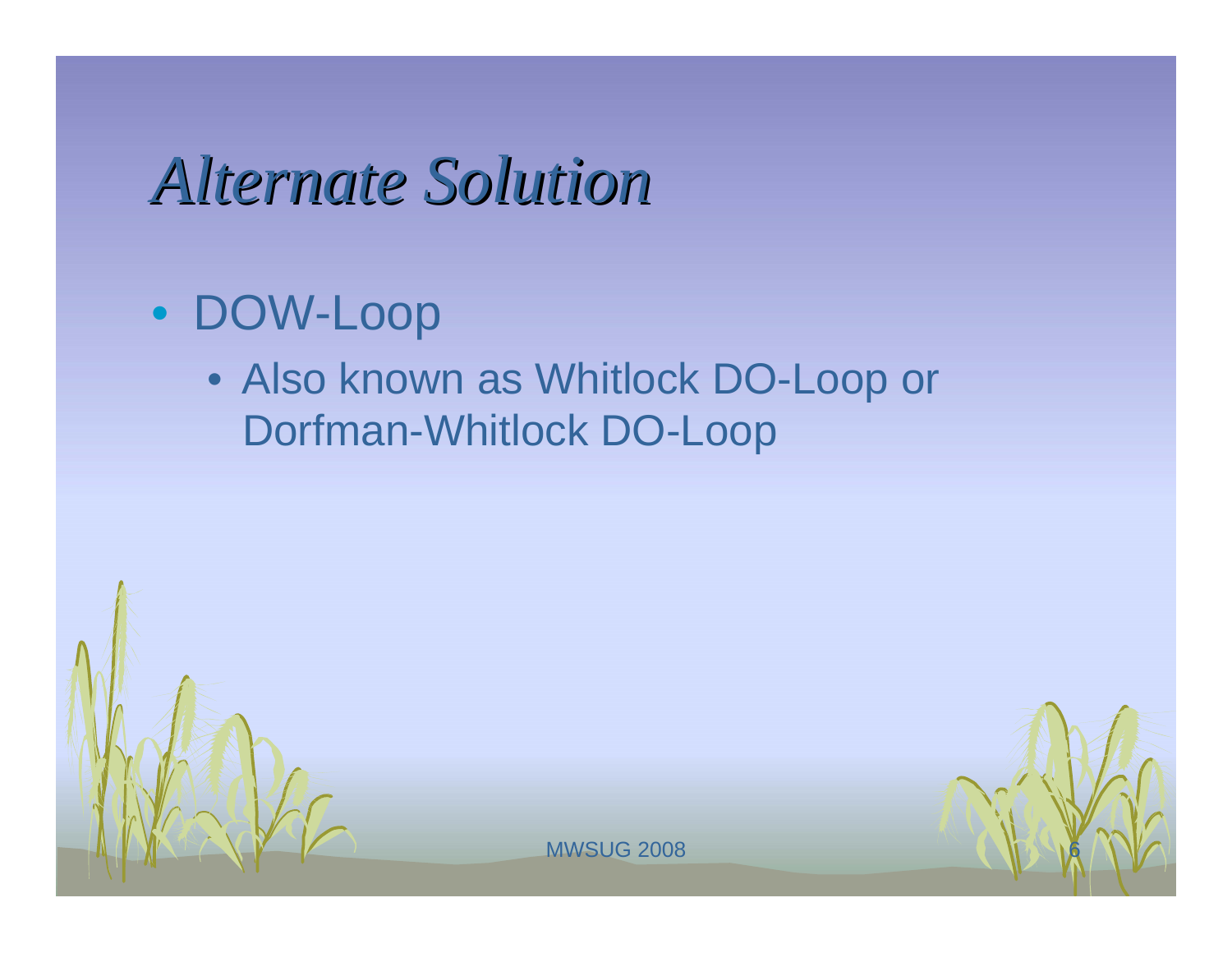# *Proposal Proposal*

- One pass through the dataset
- DOW-Loop takes advantage of PDV handling of variables
	- SET statement resets variables from input dataset
	- DATA statement resets assigned variables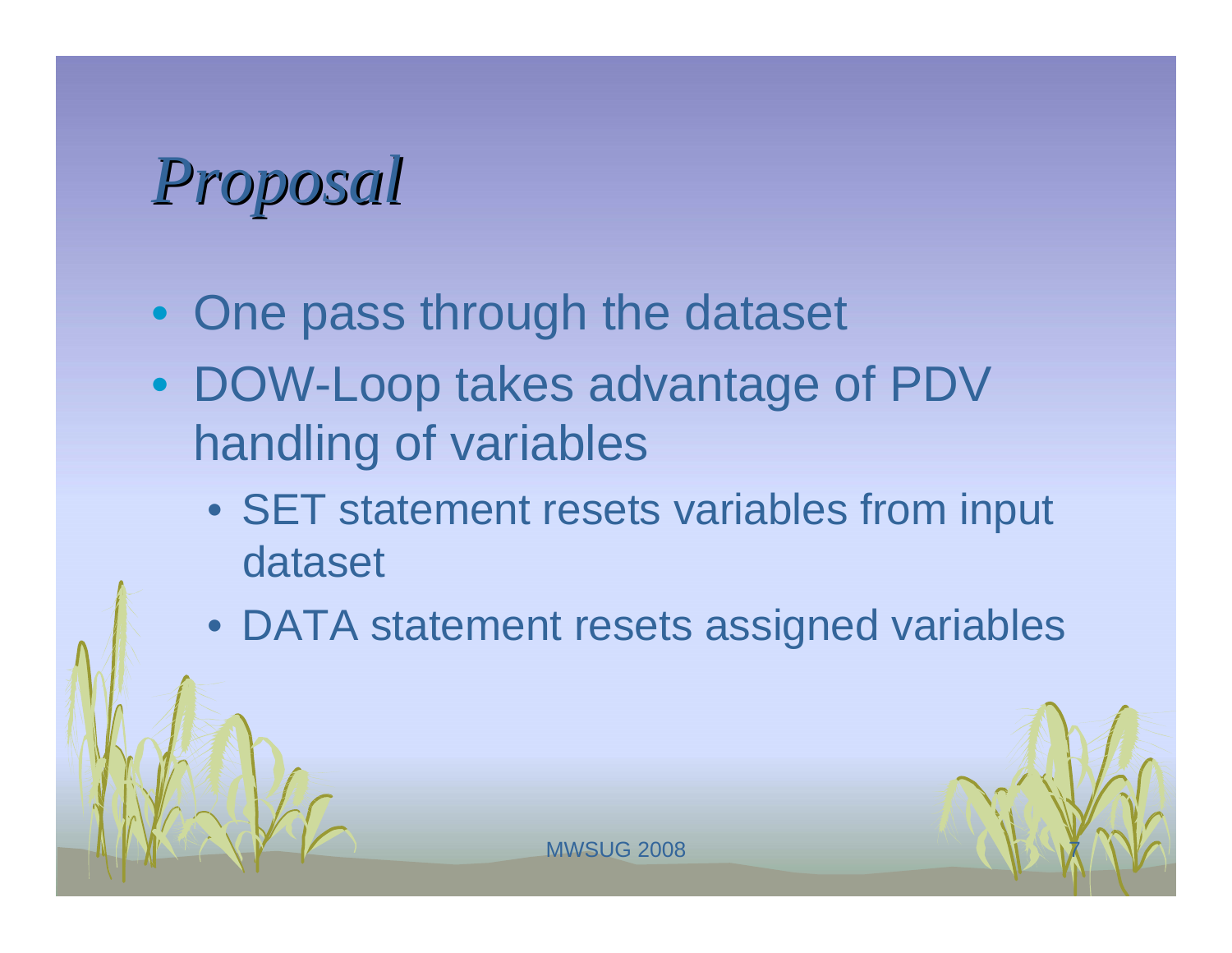## *DOW-Loop Code Loop Code*

```
MWSUG 2008
data postbase;
  do until (last.usubjid);
  *** Only keep non-missing pre-dose values;
  set save.vitals (where=(not(visitn <= 2 and hr is missing)));
  by usubjid visitn;
 if visitn \leq 2 then bl = hr;
   else do;
    chgbl = hr - bl;output;
   end;
  end;
run;
```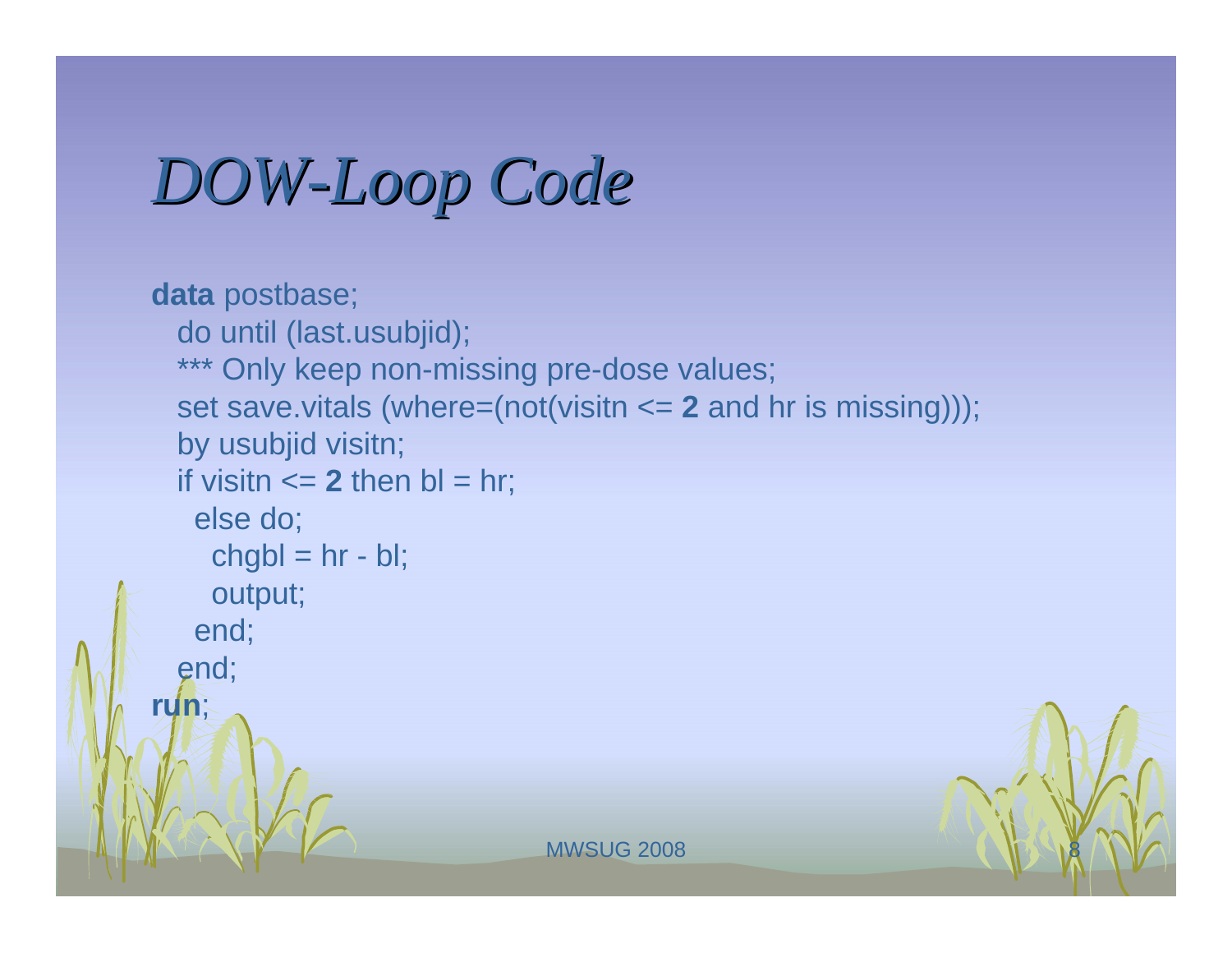### *PDV in Action PDV in Action*

#### • Start of DATA step:

| <b>LAST.</b> |                                                                      |  | <b>FIRST.</b> | FIRST.   LAST. |           |                |
|--------------|----------------------------------------------------------------------|--|---------------|----------------|-----------|----------------|
|              | USUBJID   USUBJID   VISITC   VISITN   HR   USUBJID   VISITN   VISITN |  |               |                | <b>BL</b> | <b>T CHGBL</b> |
|              |                                                                      |  |               |                |           |                |

**by usubjid visitn;**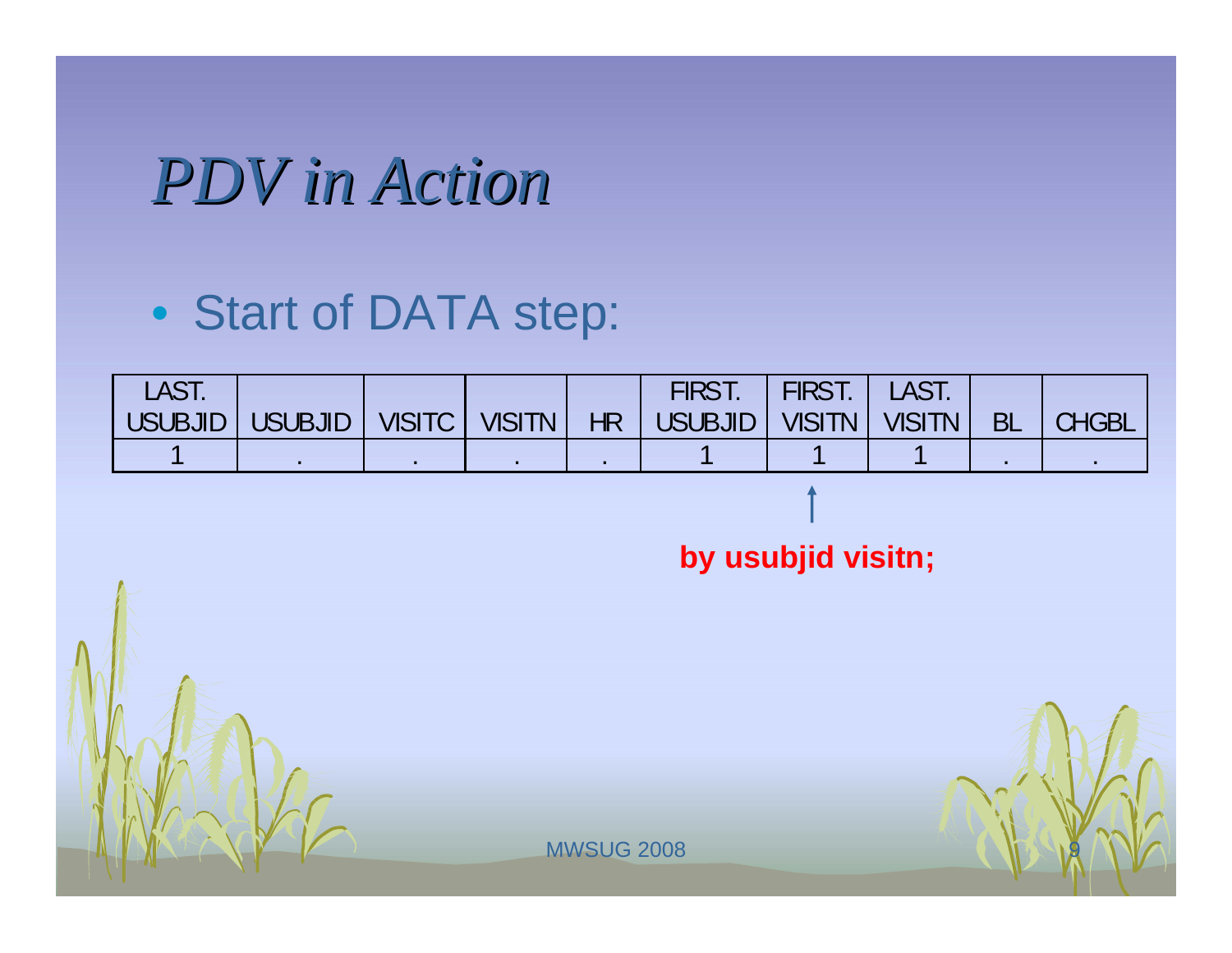## *First Record in Dataset First Record in Dataset*

```
MWSUG 2008
 LAST.
USUBJID | USUBJID | VISITC | VISITN
                                    HRFIRST. 
                                         USUBJID 
                                                  FIRST.
                                                  VISITN
                                                          LAST. 
                                                          VISITN | BL | CHGBL
   0 1 1 Screening 1 91 1 1 1 1
    data postbase;
      do until (last.usubjid);
       *** Only keep non-missing pre-dose values;
       set save.vitals (where=(not(visitn <= 2 and hr is missing)));
       by usubjid visitn;
       if visitn \leq 2 then bl = hr;
        else do;
         chgbl = hr - bl;output;
        end;
      end;
    run;
```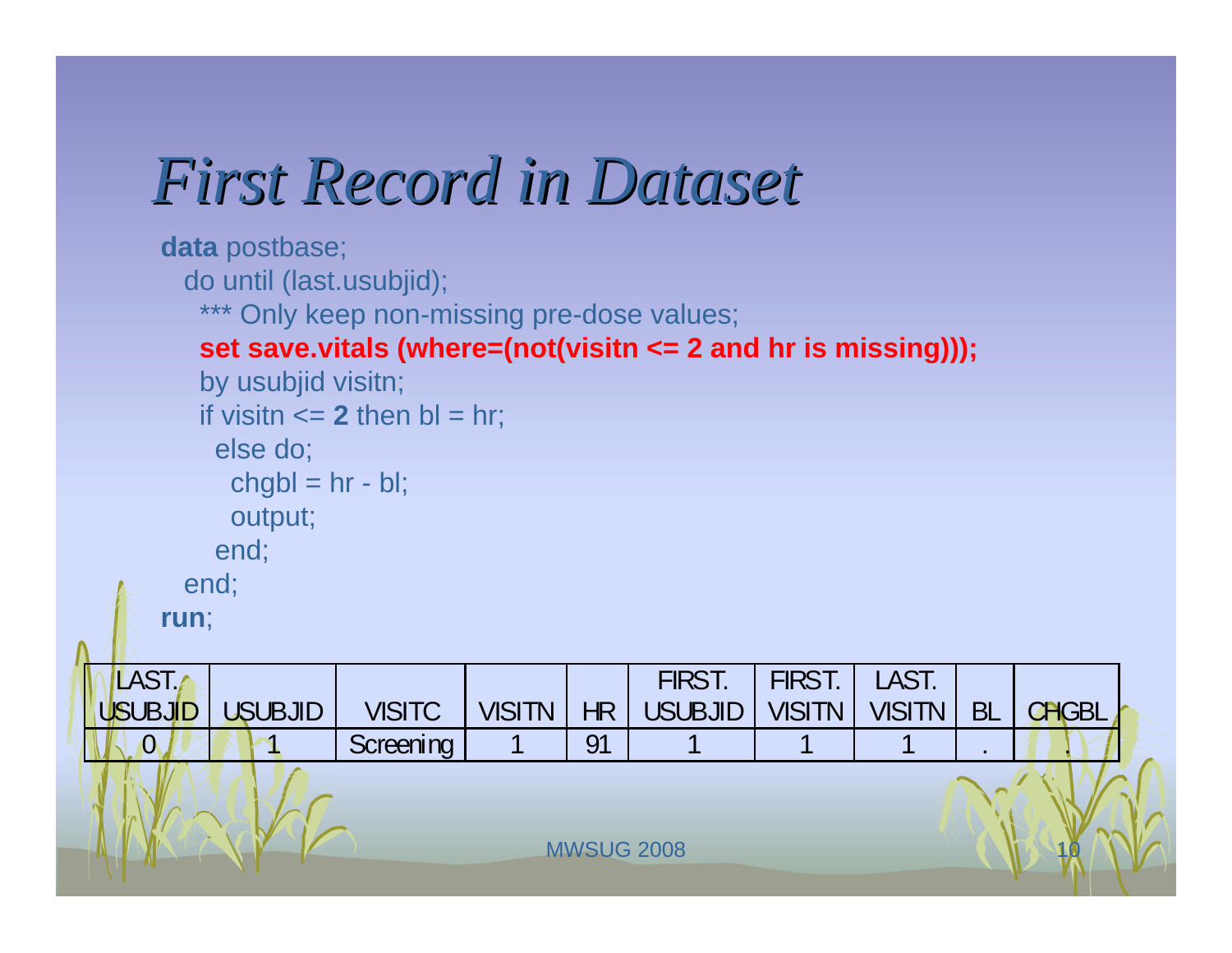#### *First Record First Record- Continued Continued*

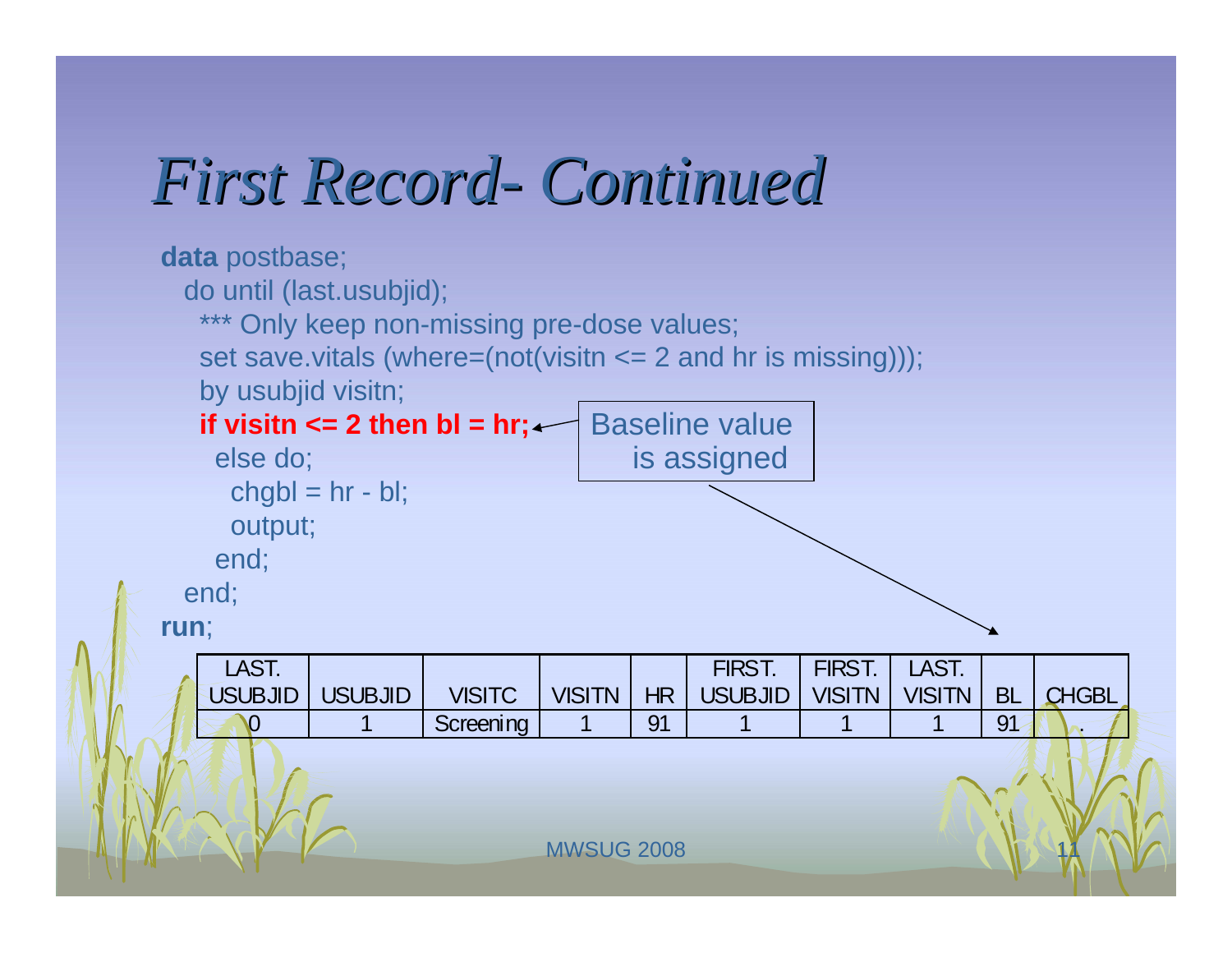#### *Next Iteration Next Iteration*

**data** postbase;

#### **do until (last.usubjid);**

\*\*\* Only keep non-missing pre-dose values;

#### **set save.vitals (where=(not(visitn <= 2 and hr is missing)));**

by usubjid visitn;

if visitn  $\leq$  **2** then bl = hr;

else do;

```
chgbl = hr - bl;
```
output;

end;

**end;**

**run**;

Control returns to top of DO-Loop, not to top of DATA stepassigned variables are not reset

LAST. USUB JID USUB JID VISITC VISITN HR FIRS T. USUB JID FIRS T.VISITN LAST. VISITN | BL | CHGBL 0 | 1 | Week 1 3 68 0 1 1 91 .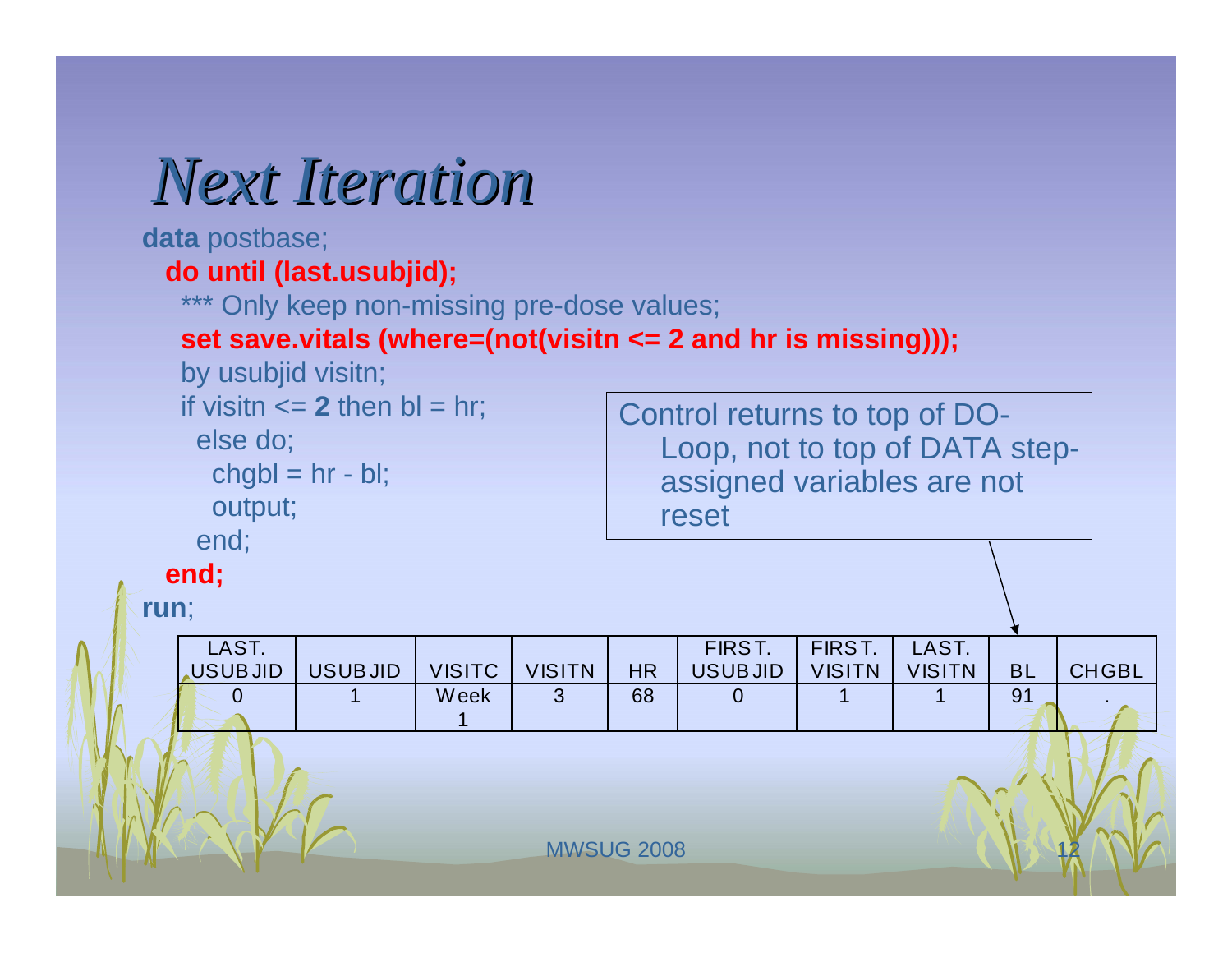#### *Next Record Next Record*

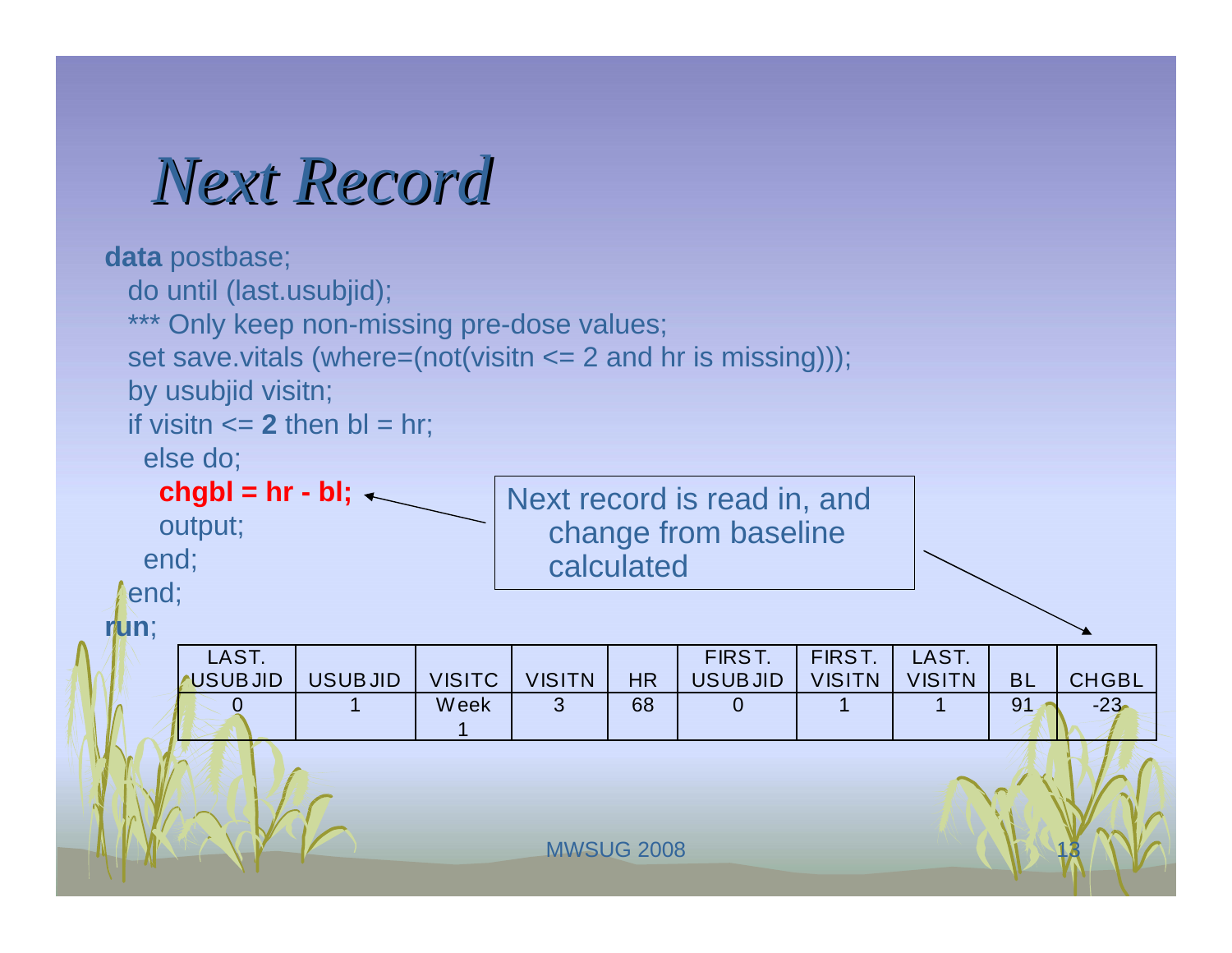## *Last Record for Subject Last Record for Subject*

#### **data postbase;**

**1 1 Week** 

**4** 



**MWSUG 2008** 

**5 59 0 1 1 . .**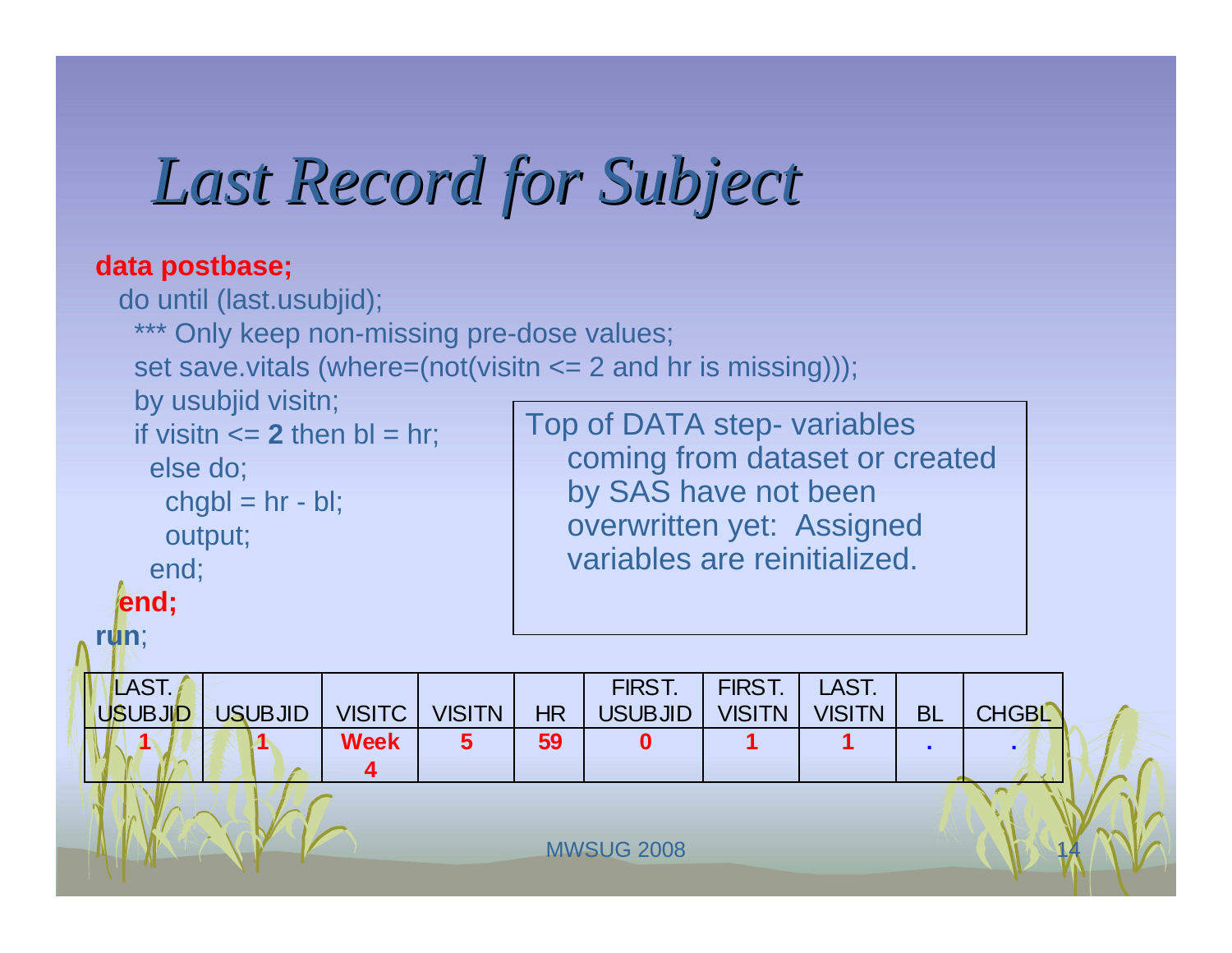#### *Summary Summary*

- Explicit DO-Loop prevents SAS from reinitializing assigned variables until end of BY-group processing
- Enables one-pass change from baseline calculations

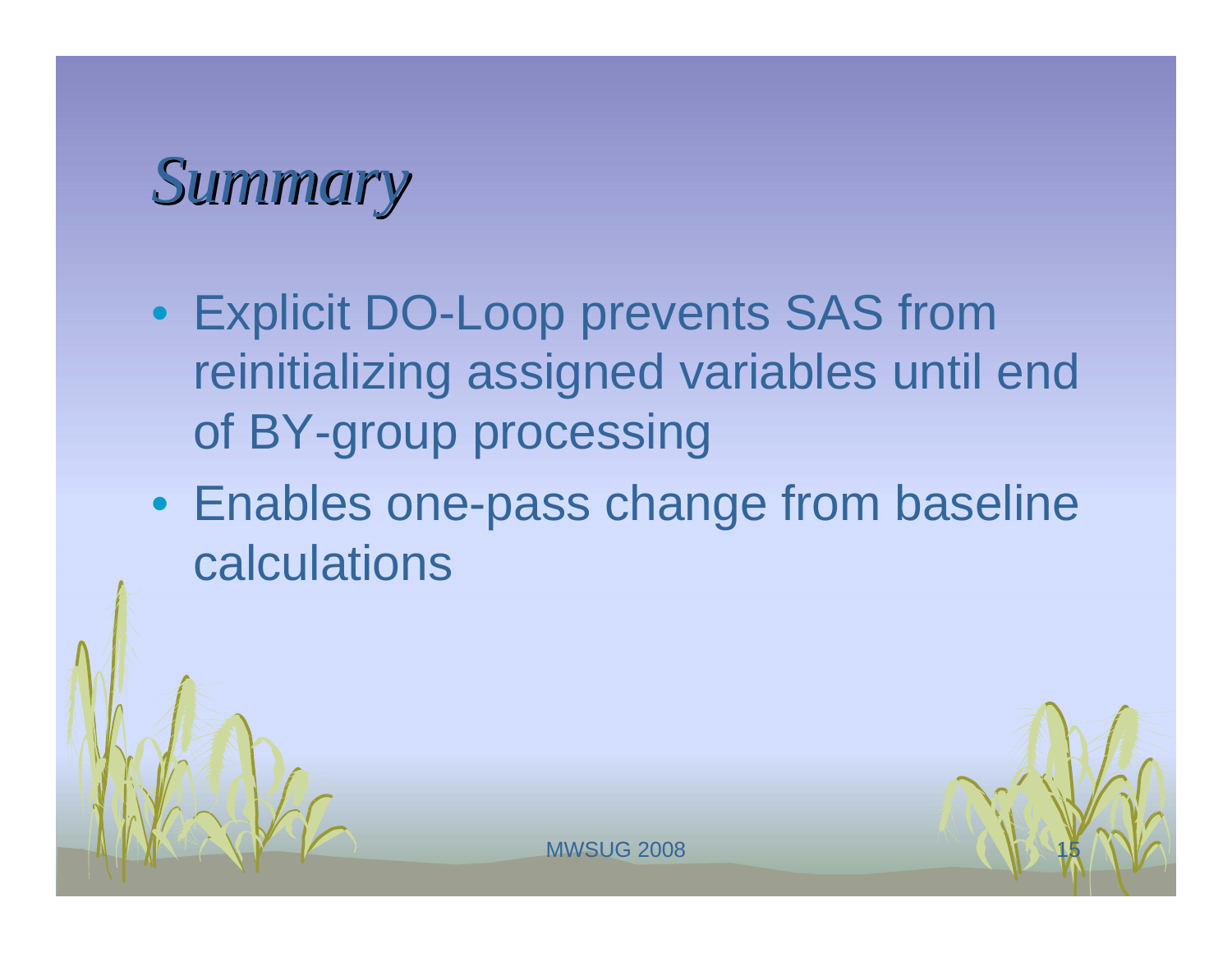## *Multi -Column Transpose Column Transpose*

• Original dataset (sorted by ANALYTEC and LISTNUM):

| <b>ANALYTEC</b> | <b>LISTTYPE</b>                                                                                                     | <b>LISTNUM RXGRP</b> |                | <b>PATCT</b> | <b>DENOM</b> |  |  |
|-----------------|---------------------------------------------------------------------------------------------------------------------|----------------------|----------------|--------------|--------------|--|--|
| <b>CALCIUM</b>  | Subjects With One or<br>More Abnormal<br>Screen/Baseline Values                                                     |                      |                | 61           | 260          |  |  |
| <b>CALCIUM</b>  | Subjects With One or<br>More Abnormal<br>Screen/Baseline Values                                                     |                      | $\overline{2}$ | 4            | 227          |  |  |
| <b>CALCIUM</b>  | <b>Subjects With Normal</b><br>Screen/Baseline Values<br>and One Abnormal<br>Value After Initiation of<br>Treatment | $\overline{2}$       | 1              | 51           | 260          |  |  |
| <b>CALCIUM</b>  | <b>Subjects With Normal</b><br>Screen/Baseline Values<br>and One Abnormal<br>Value After Initiation of<br>Treatment | 2                    | $\mathcal{P}$  | 61           | 227          |  |  |
| MWSUG 2008      |                                                                                                                     |                      |                |              |              |  |  |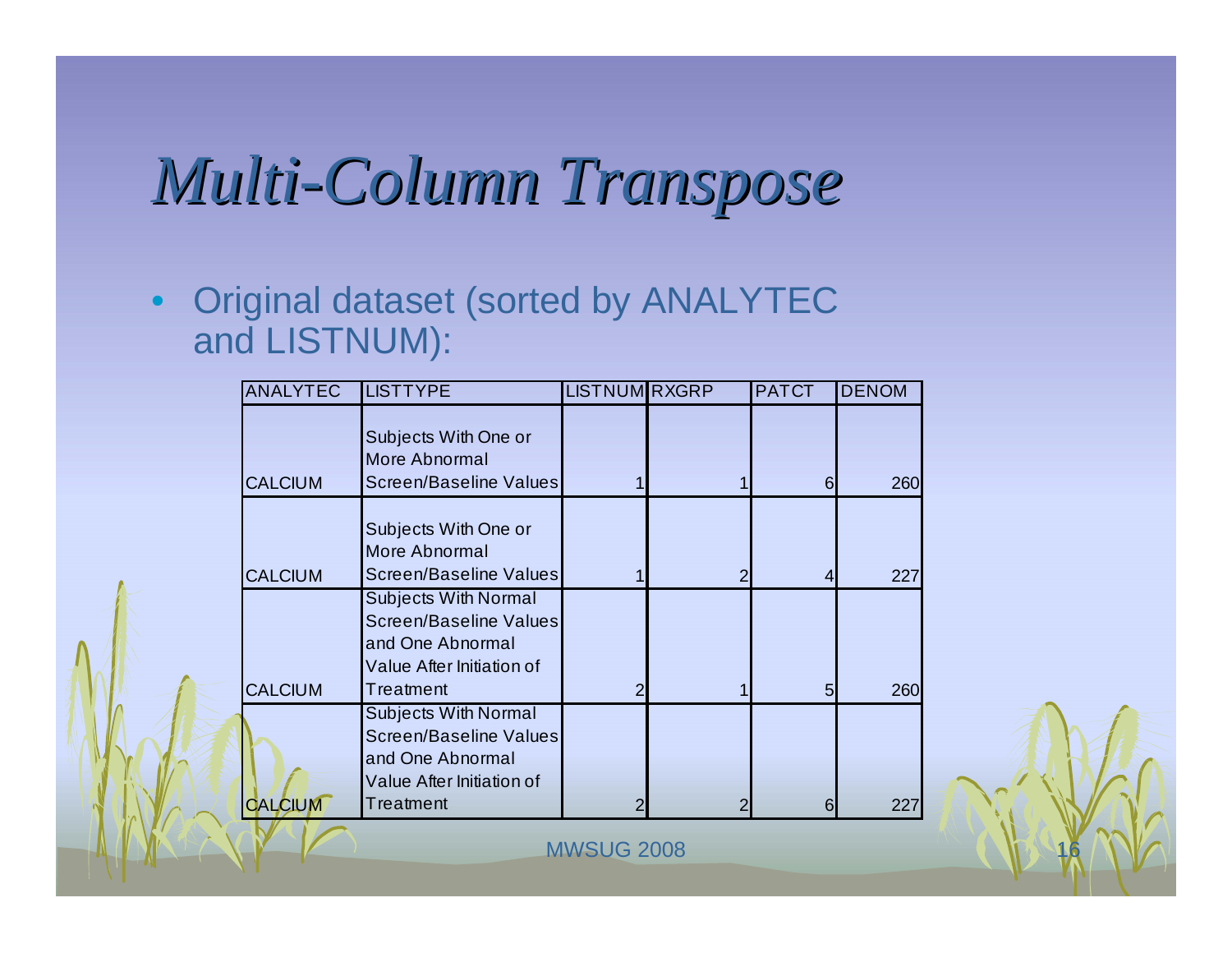# *Goal*

#### • Desired dataset:

| <b>ANALYTEC LISTTYPE</b> |                             |   |   | LISTNUM PATCT1 PATCT2 DENOM1 DENOM2 |     |     |
|--------------------------|-----------------------------|---|---|-------------------------------------|-----|-----|
|                          | Subjects With One or        |   |   |                                     |     |     |
|                          | <b>More Abnormal</b>        |   |   |                                     |     |     |
|                          | Screen/Baseline             |   |   |                                     |     |     |
| <b>CALCIUM</b>           | Values                      |   | 6 |                                     | 260 | 227 |
|                          | <b>Subjects With Normal</b> |   |   |                                     |     |     |
|                          | Screen/Baseline             |   |   |                                     |     |     |
|                          | <b>Values and One</b>       |   |   |                                     |     |     |
|                          | <b>Abnormal Value After</b> |   |   |                                     |     |     |
| <b>CALCIUM</b>           | Initiation of Treatment     | っ | 5 | 6                                   | 260 | 227 |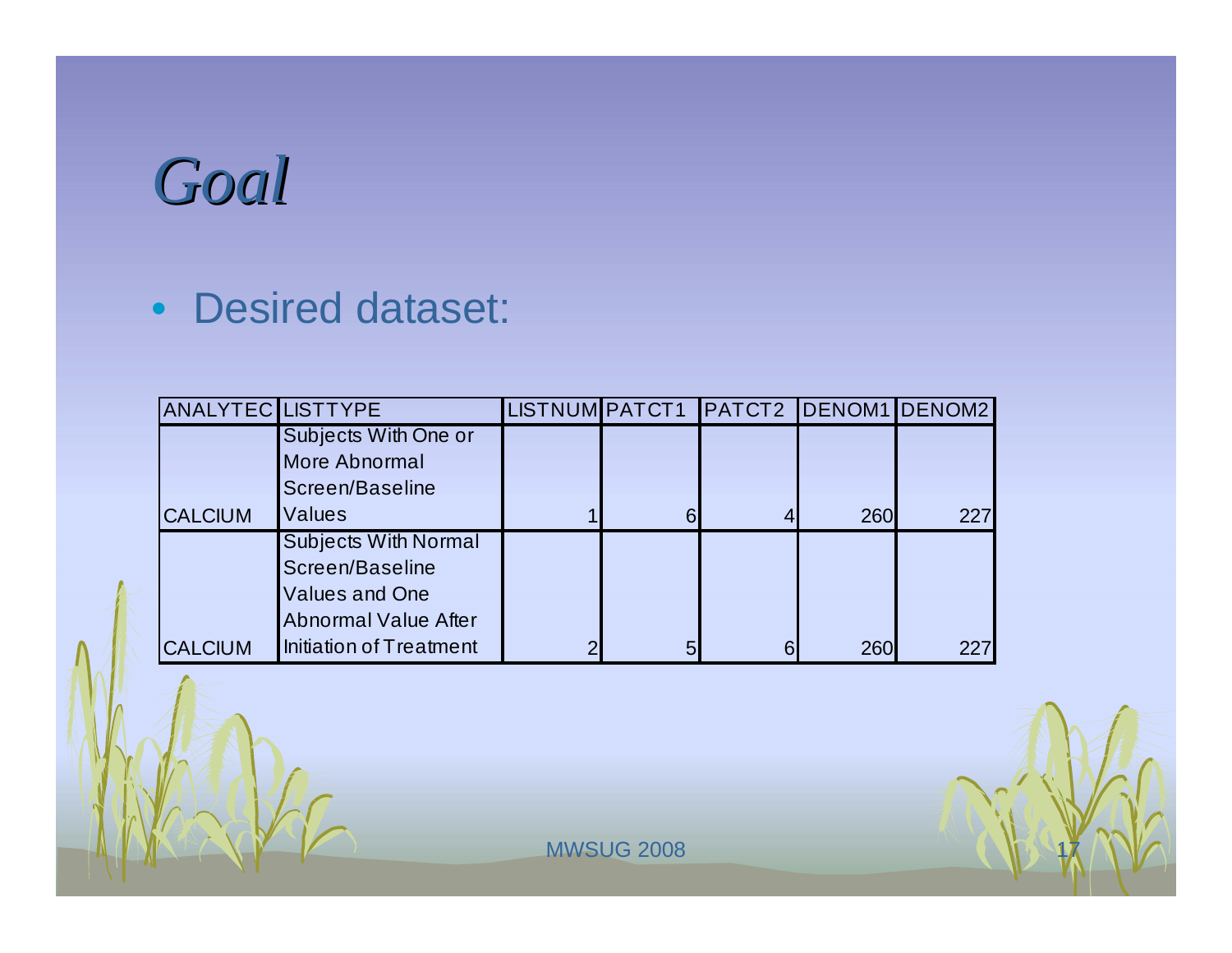#### *PROC TRANSPOSE Limitation PROC TRANSPOSE Limitation*

• Multiple variables in VAR statement  $\rightarrow$ one record per variable in output dataset



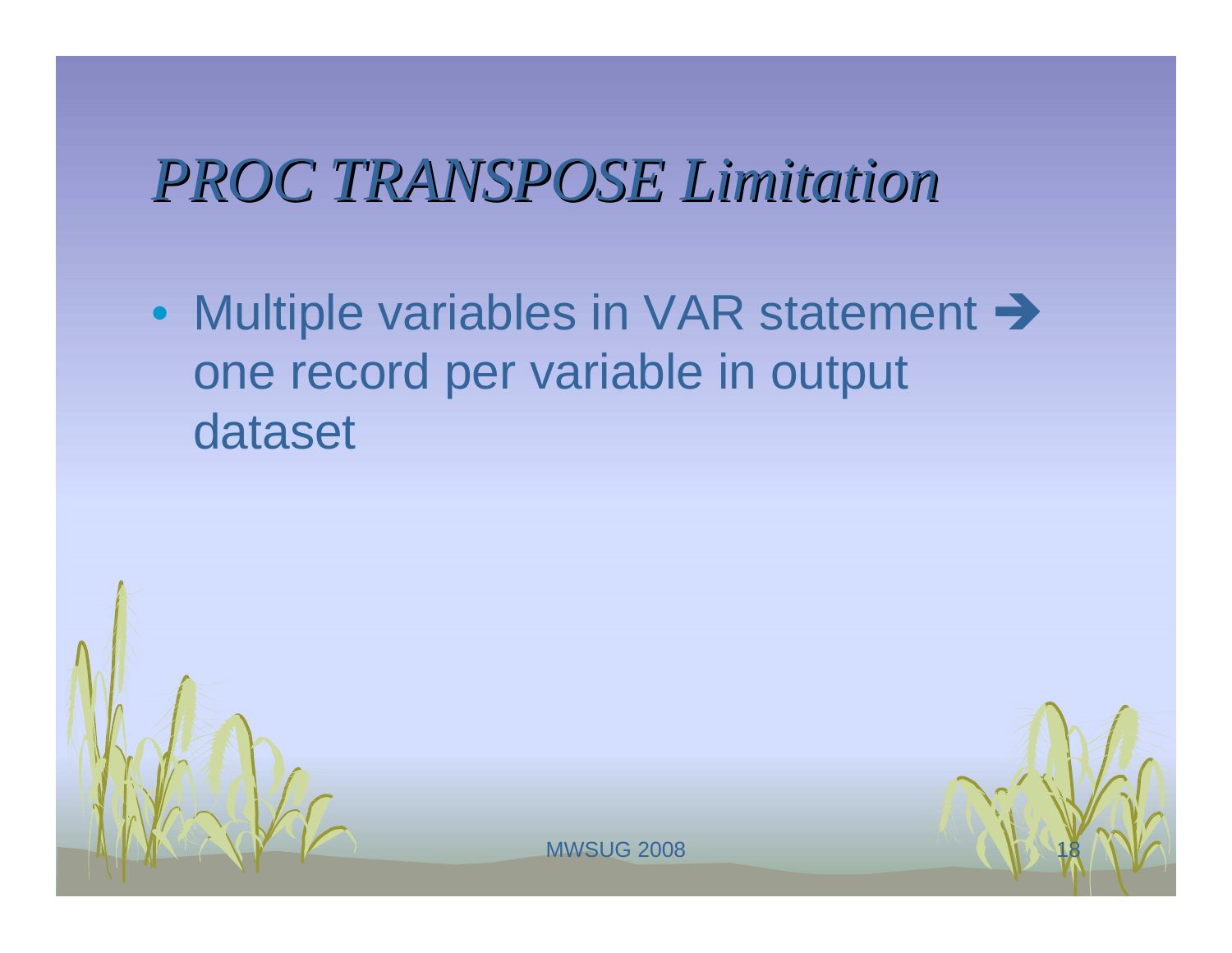#### *Solution Solution*

• Run a separate PROC TRANSPOSE for each variable, and then merge resulting datasets.



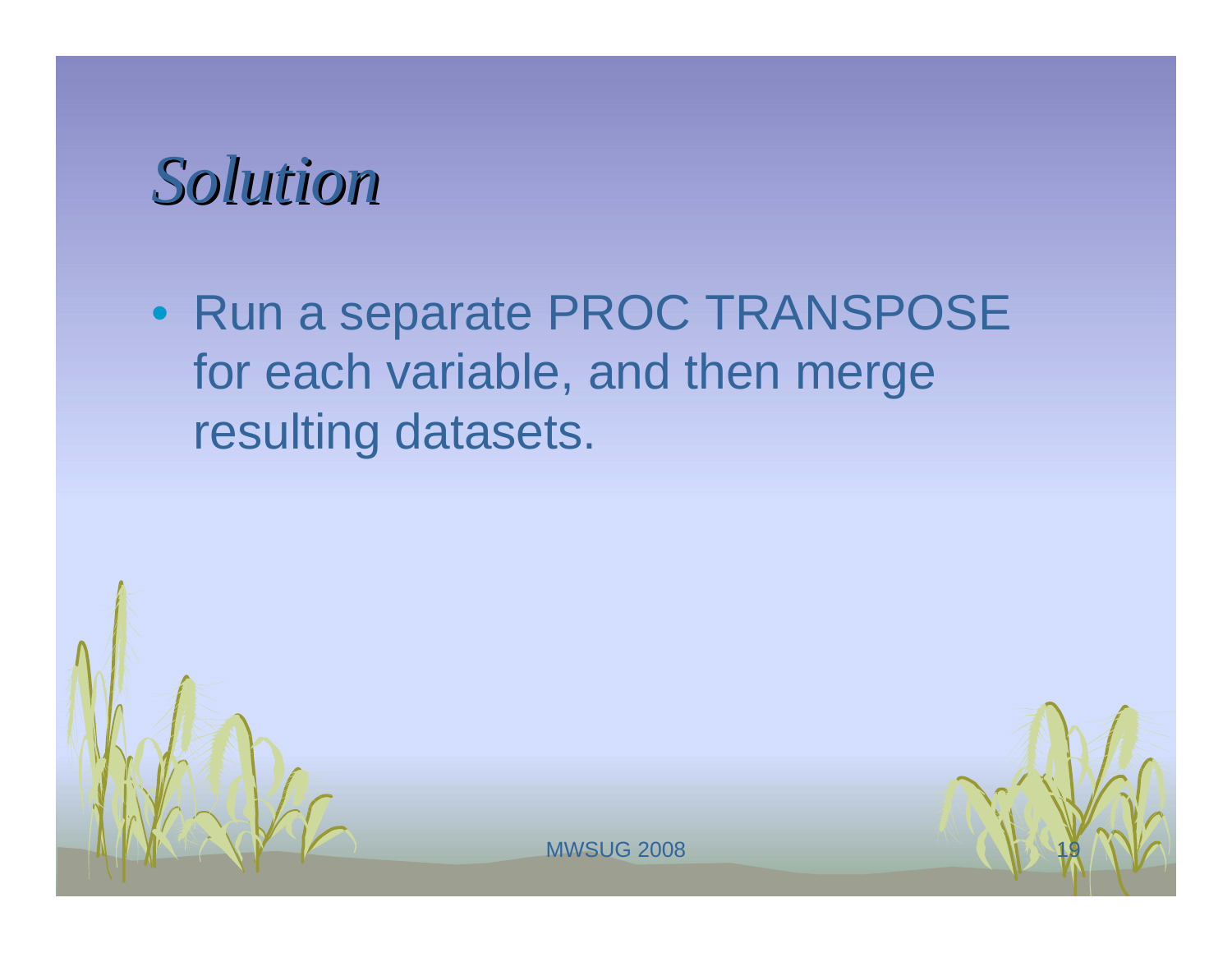#### *Drawbacks Drawbacks*

- Requires a separate pass through the dataset for each PROC TRANSPOSE
- Requires another pass through each output dataset for the merge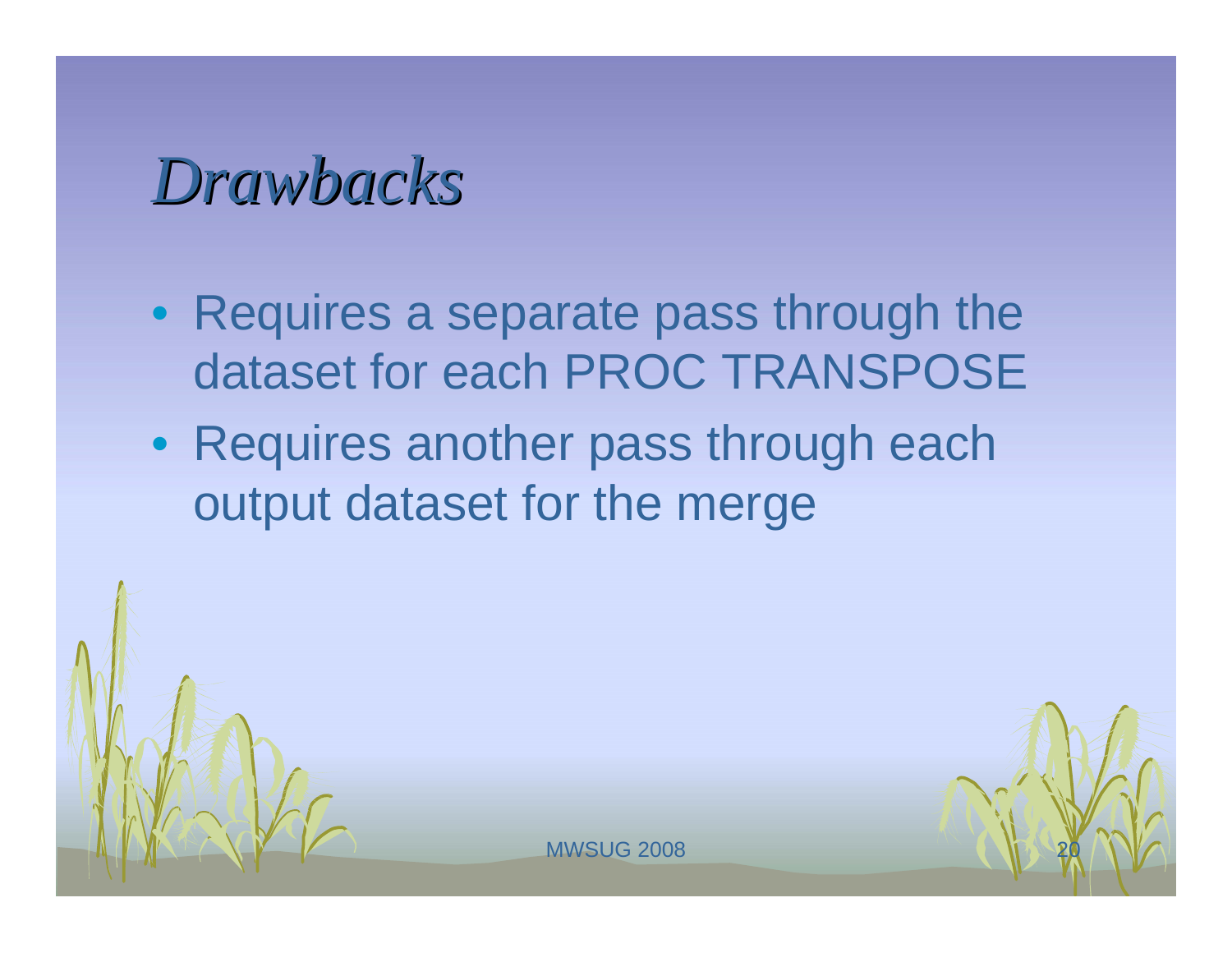#### *Solution Solution DOW-Loop*

- Moves DATA step SET statement inside of a DO-Loop
	- Gives complete control over retention of variable values and timing of the population of Program Data Vector (PDV)
	- Requires just one pass through the dataset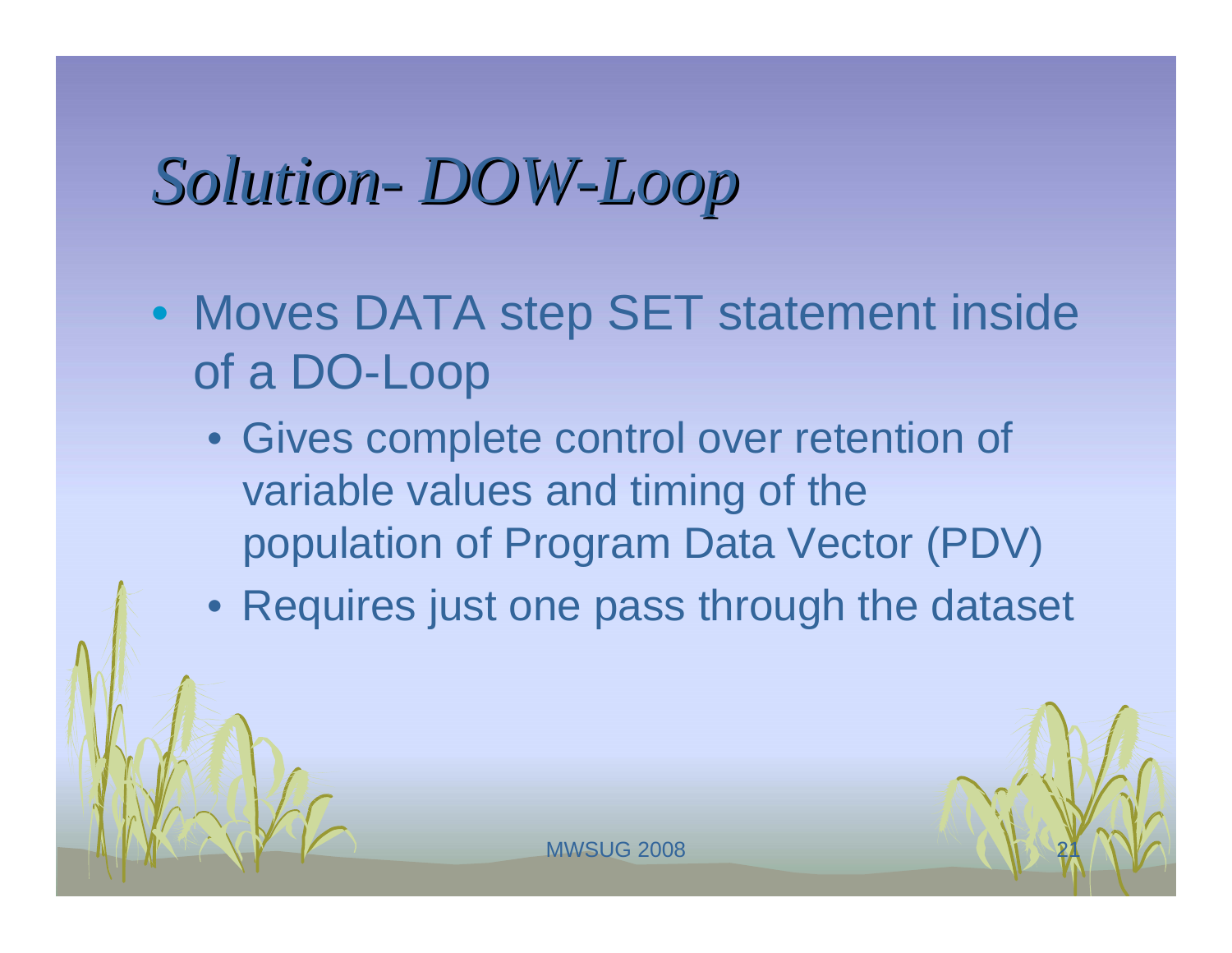*Resulting Code Resulting Code*

data out\_ct (drop=patct denom rxgrp); array patcts (\*) patct1-patct2; array denoms (\*) denom1-denom2;

do until (last.listnum or eof); set out\_ct1 end=eof; by analytec listnum;

patcts(rxgrp) = patct; denoms(rxgrp) = denom; end;

output; run;

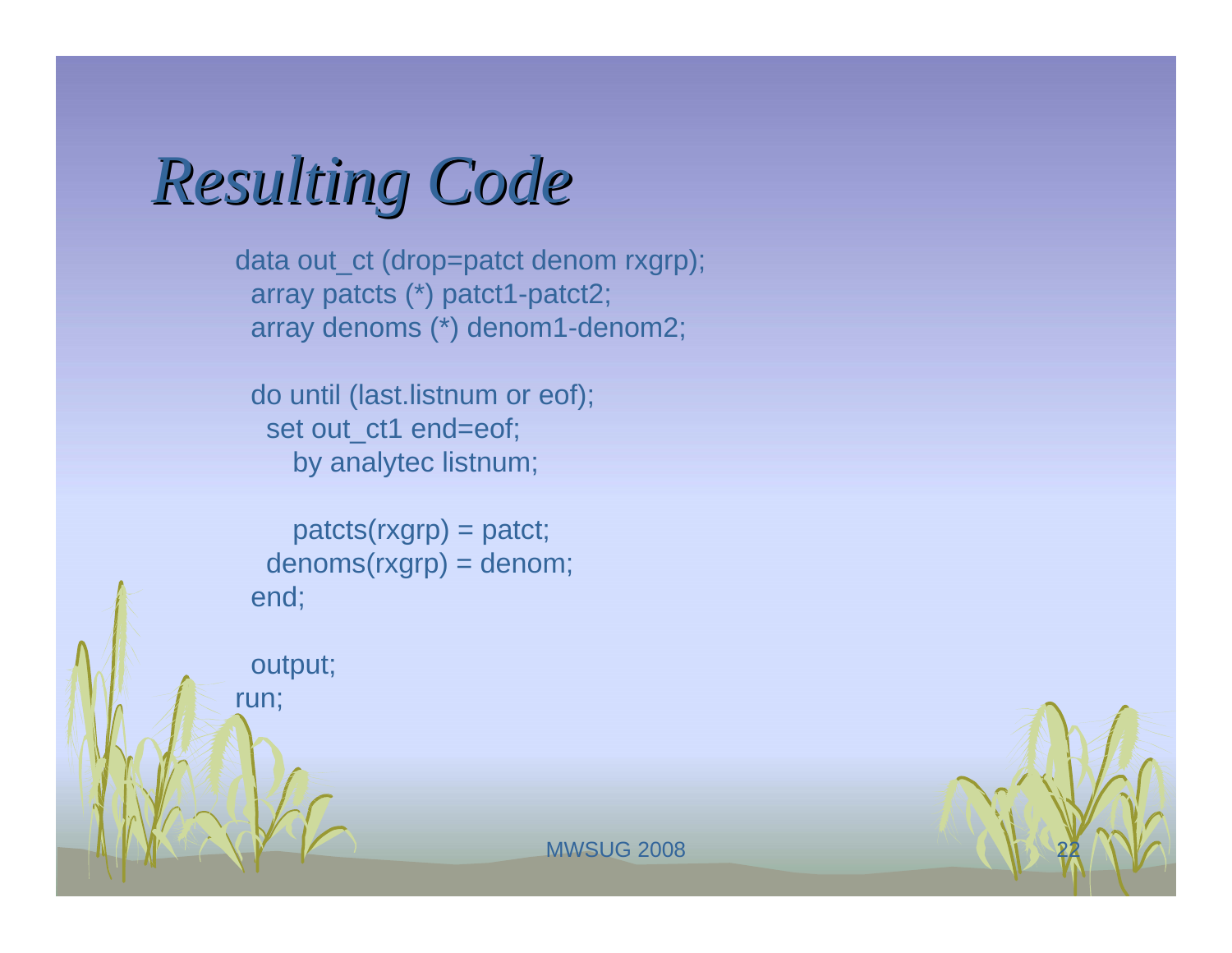## *How It Works (Part 1) How It Works (Part 1)*

#### • Initialization

- DATA statement initializes PDV
- ARRAY statements are only executed the first time through the DATA step

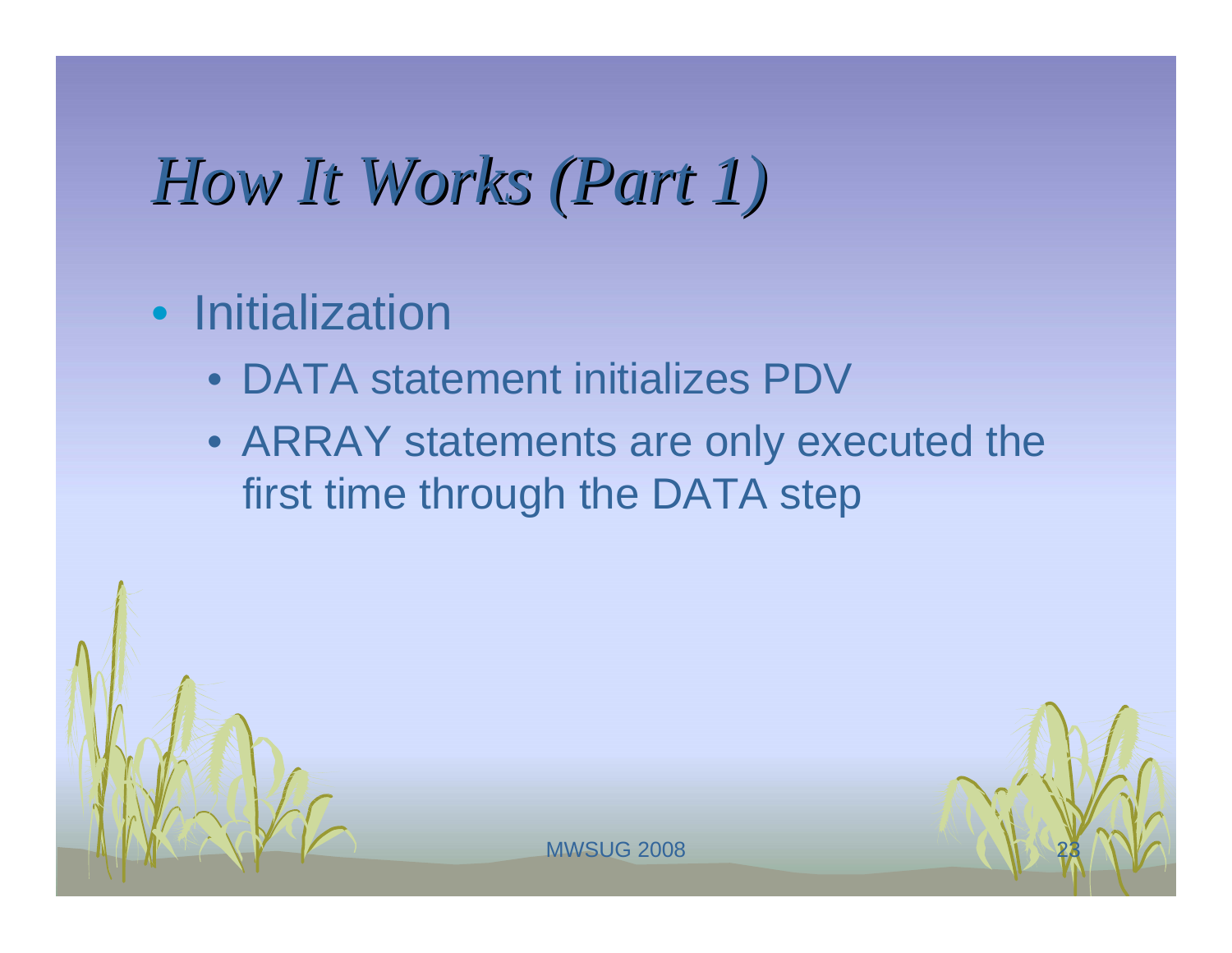*Resulting Code Resulting Code*

**data out\_ct (drop=patct denom rxgrp); array patcts (\*) patct1-patct2; array denoms (\*) denom1-denom2;**

do until (last.listnum or eof); set out\_ct1 end=eof; by analytec listnum;

patcts(rxgrp) = patct; denoms(rxgrp) = denom; end;

output; run;

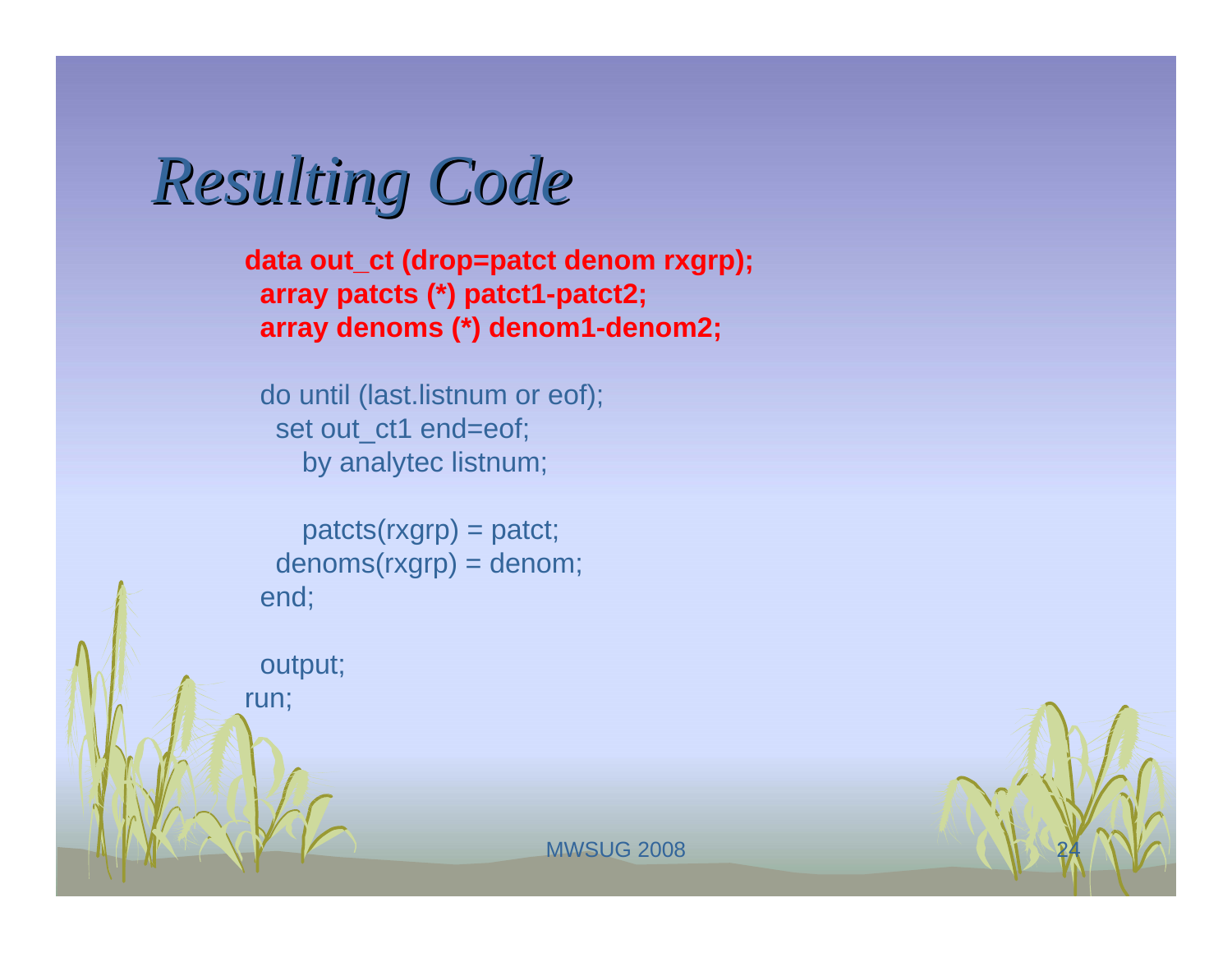### *How It Works (Part 2) How It Works (Part 2)*

- Individual record processing
	- DO-loop executes over all records with the same ANALYTEC/LISTNUM value
	- SET statement populates PDV
	- Appropriate array elements are assigned values based on the value of RXGRP
	- $\bullet$  Note that array elements are retained until all BY LISTNUM processing is done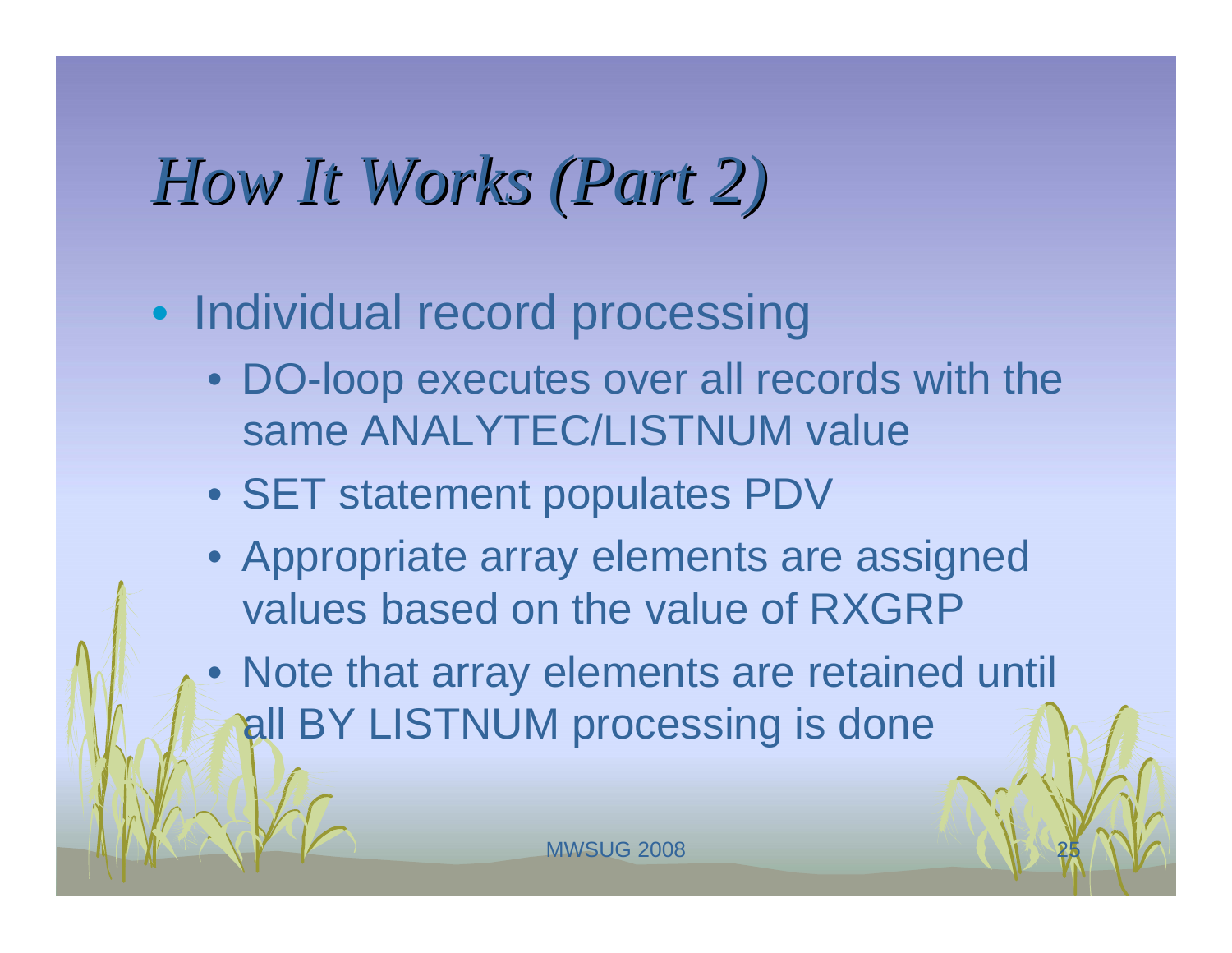#### *Resulting Code Resulting Code*

data out\_ct (drop=patct denom rxgrp); array patcts (\*) patct1-patct2; array denoms (\*) denom1-denom2;

do until (last.listnum or eof); **set out\_ct1 end=eof; by analytec listnum;**

**patcts(rxgrp) = patct; denoms(rxgrp) = denom;** end;

output; run;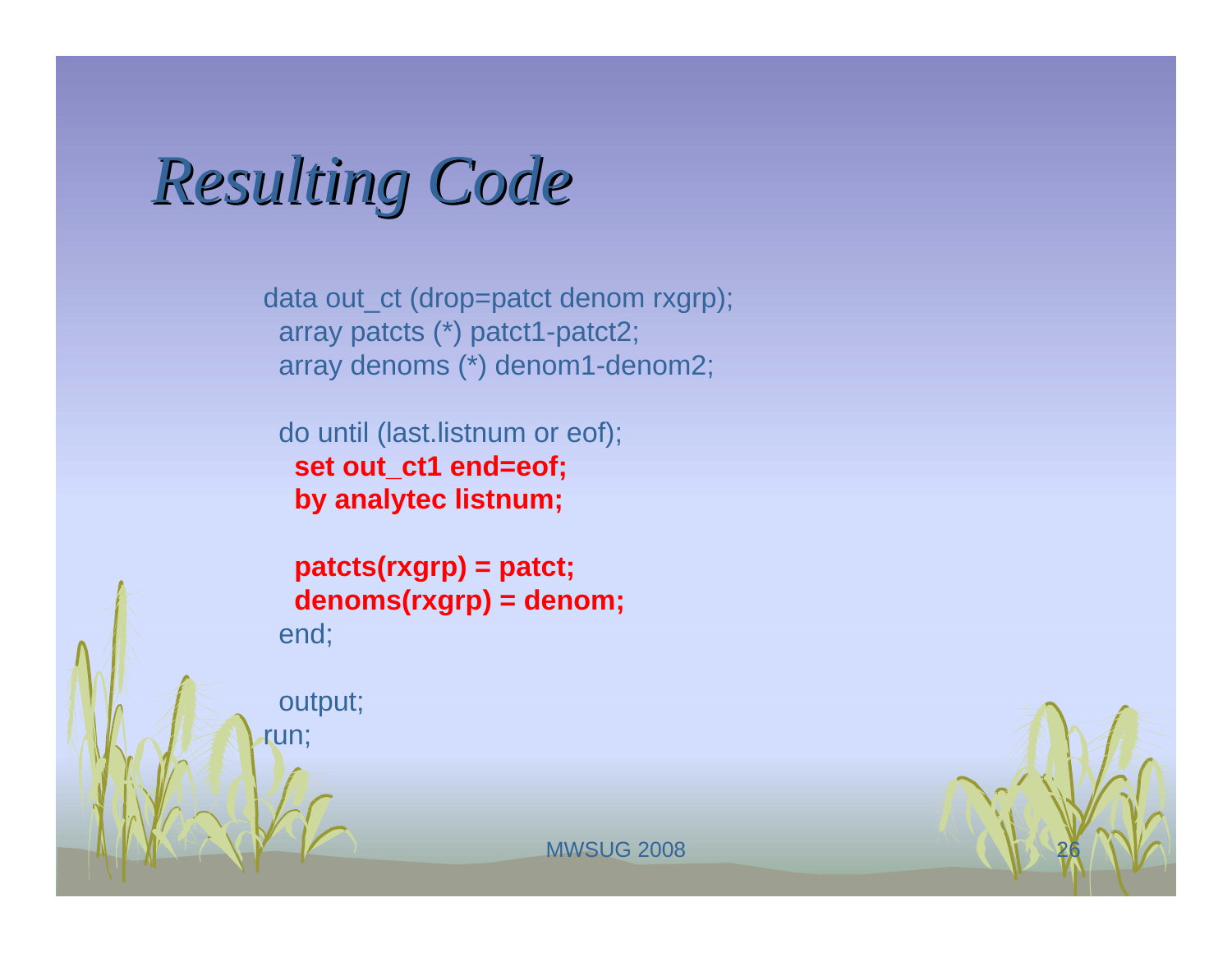## *How It Works (Part 3) How It Works (Part 3)*

#### • Output

- OUTPUT statement is executed after the DO-loop completes
- Output dataset is 1 record per ANALYTEC/LISTNUM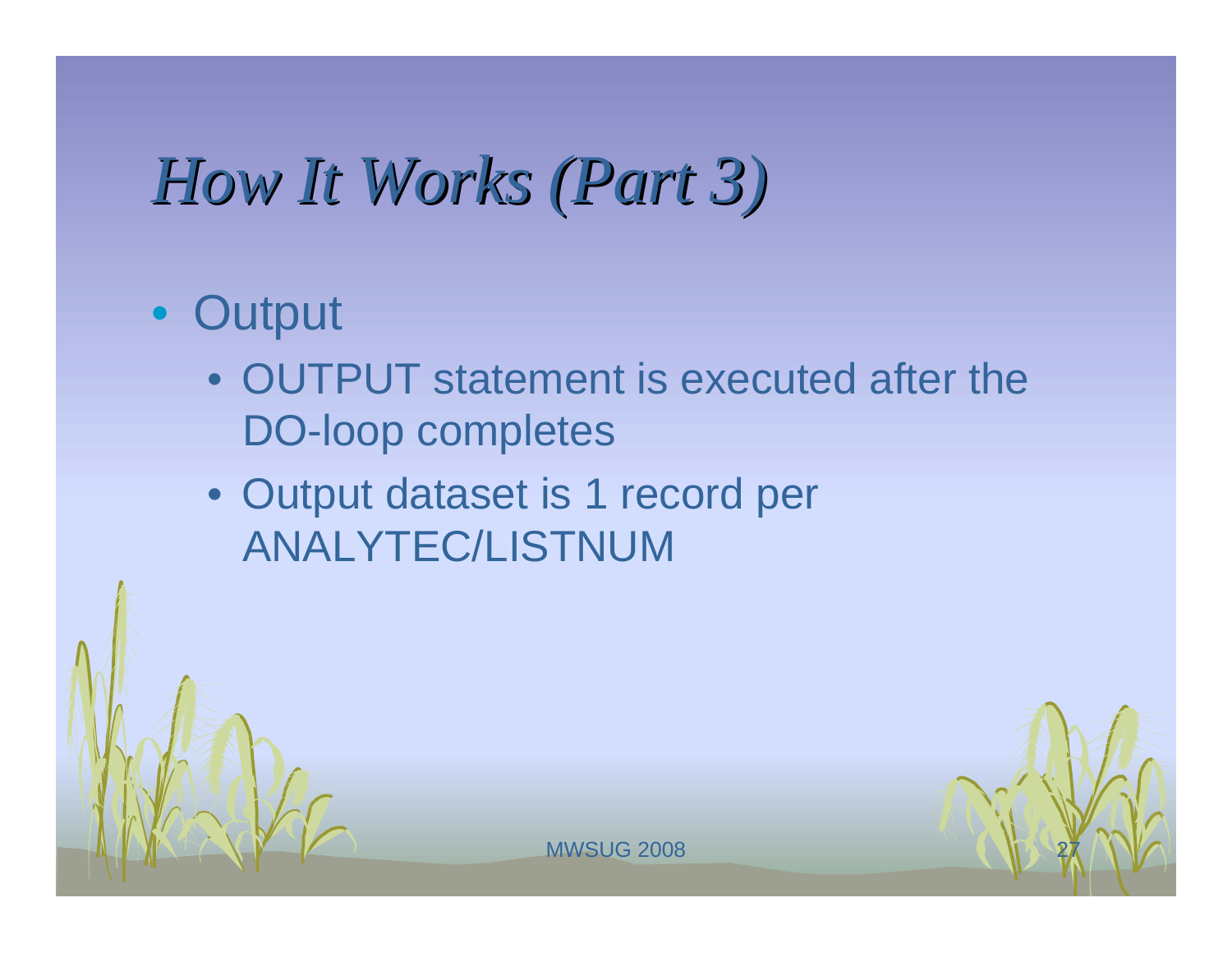*Resulting Code Resulting Code*

data out\_ct (drop=patct denom rxgrp); array patcts (\*) patct1-patct2; array denoms (\*) denom1-denom2;

do until (last.listnum or eof); set out\_ct1 end=eof; by analytec listnum;

patcts(rxgrp) = patct; denoms(rxgrp) = denom; end;

**output;** run;

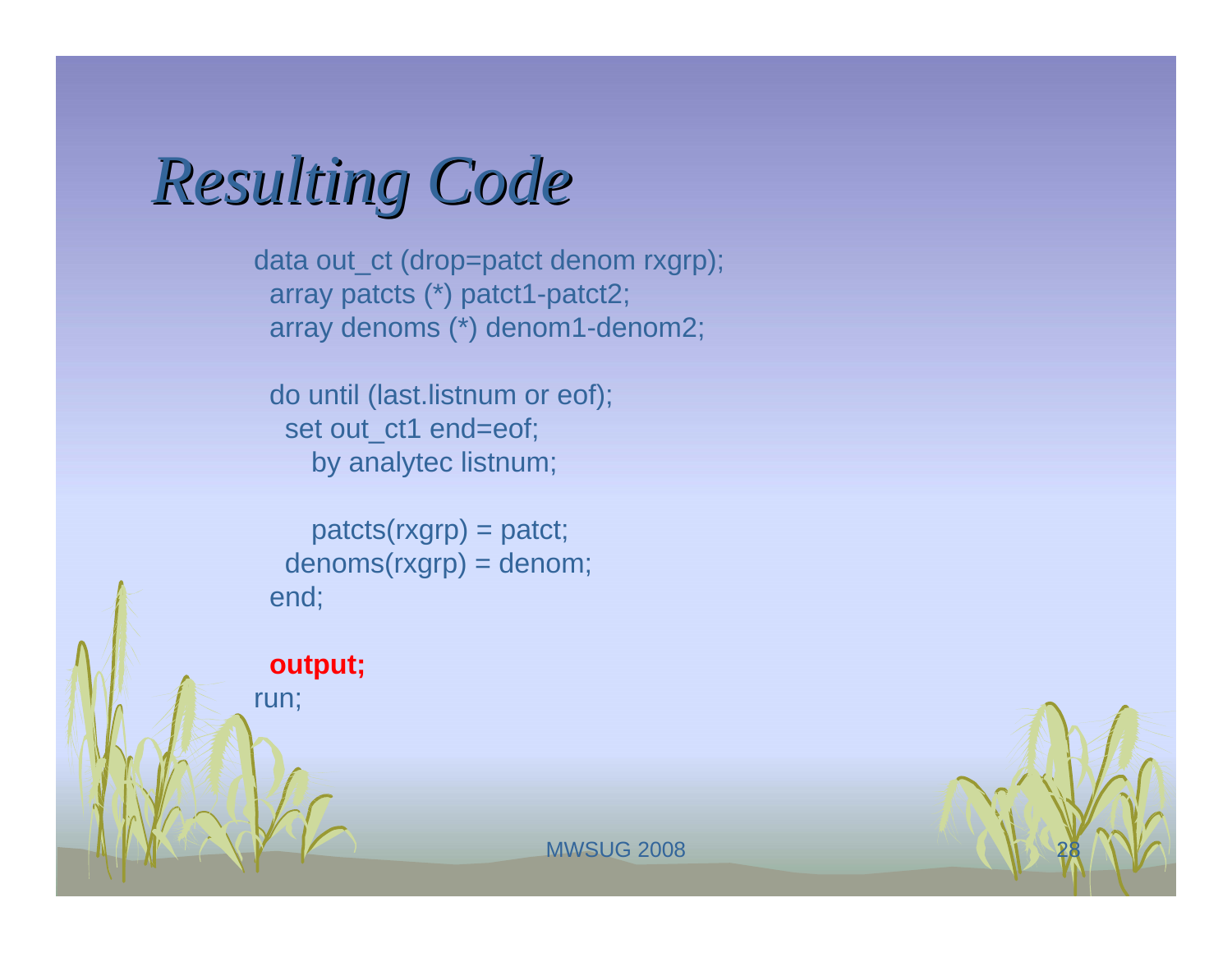#### *Conclusion Conclusion*

 $\bullet$ 

- The DOW-Loop is an extremely powerful technique
	- Takes advantage of implicit retain of assigned variables until completion of bygroup processing
	- Reduces the number of passes through a dataset required by the program
		- Fewer passes  $\rightarrow$  faster programs!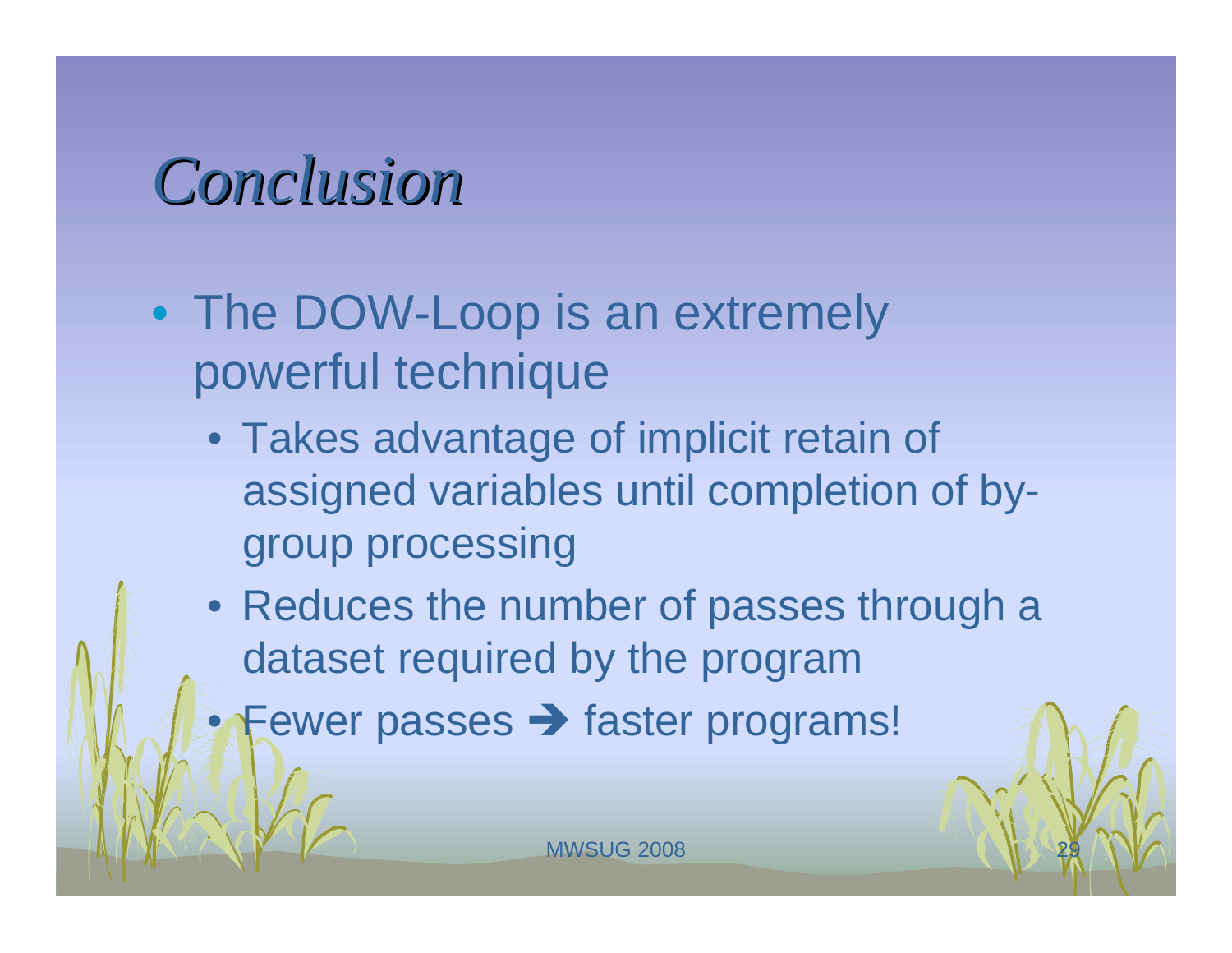# *Acknowledgments Acknowledgments*

- Paul Dorfman, Ian Whitlock and Don Henderson for their many SAS-L postings demonstrating this technique
- Venky Chakravarthy, "RETAIN or NOT? Is LAG Far Behind?", PharmaSUG 2005 Conference **Proceedings**
- Paul Dorfman, "The DOW-Loop Unrolled", PharmaSUG 2008 Conference Proceedings

*Conference papers housed on http://www.lexjansen.com*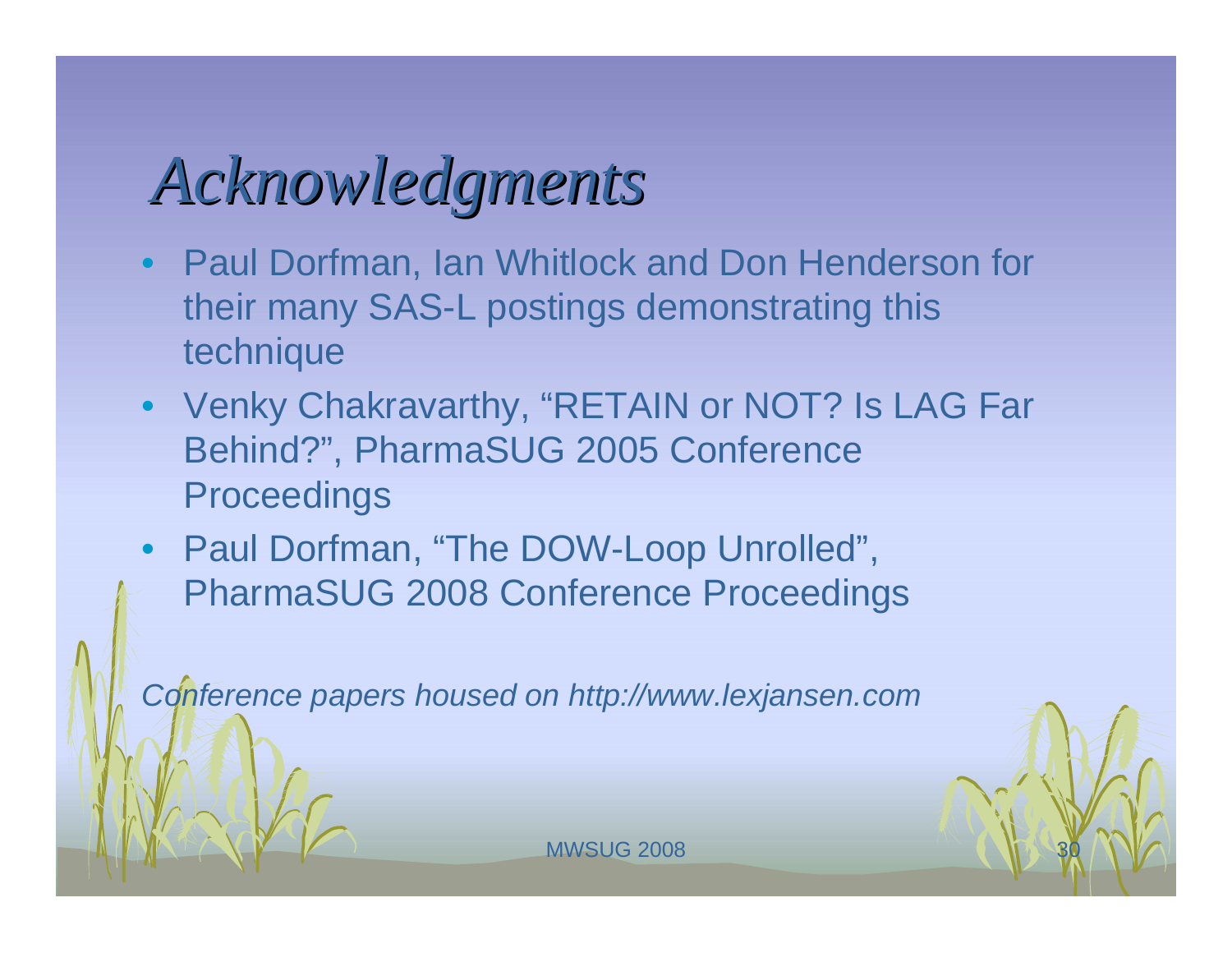## *Contact Information Contact Information*

Nancy Brucken i3 Statprobe Nancy.Brucken@i3statprobe.com